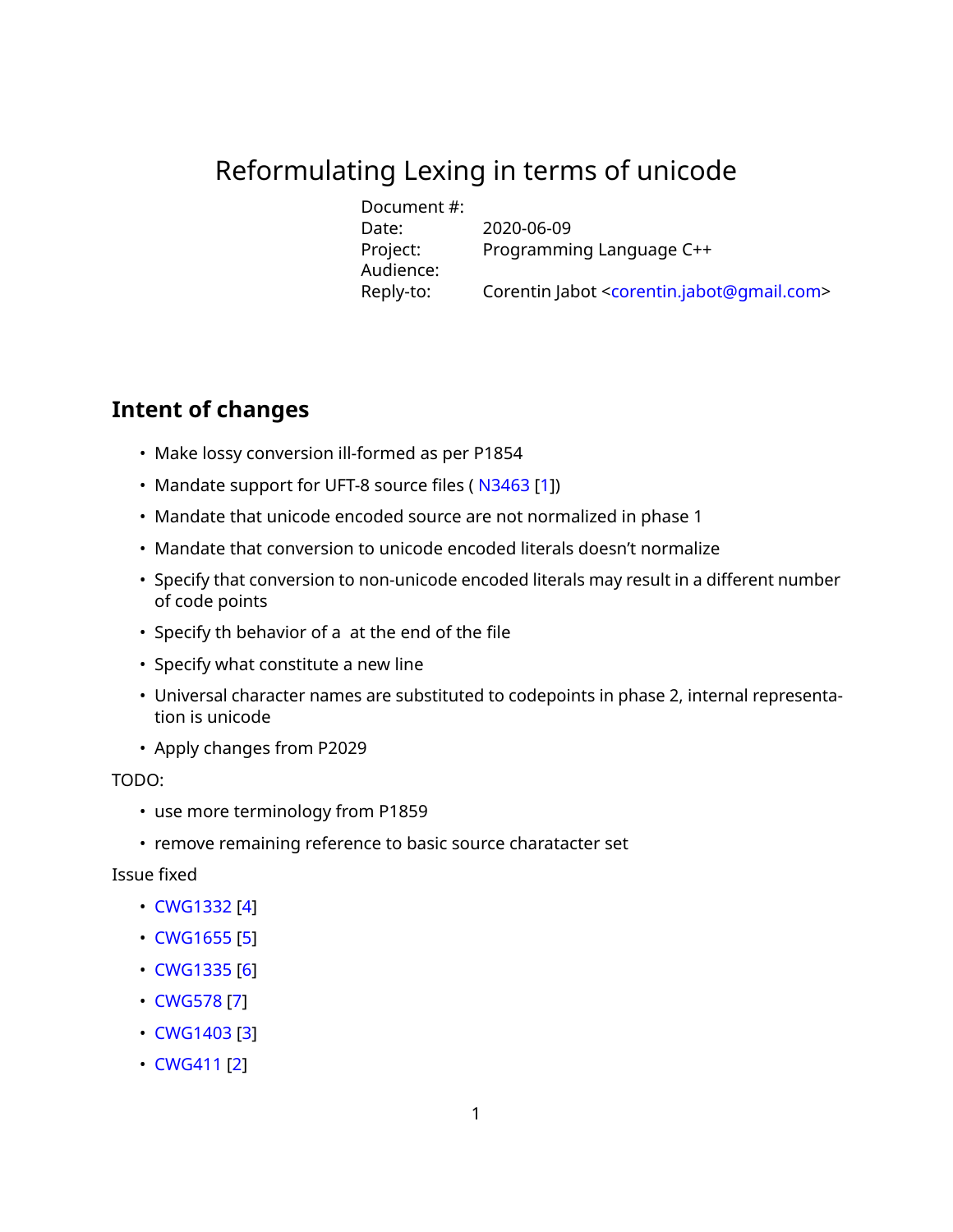# **Wording**

### **?**Syntax notation **contact in the syntax** [syntax]

In the syntax notation used in this document, syntactic categories are indicated by *italic* type, and literal words and characters in constant width type. Alternatives are listed on separate lines except in a few cases where a long set of alternatives is marked by the phrase "one of". If the text of an alternative is too long to fit on a line, the text is continued on subsequent lines indented from the first one. An optional terminal or non-terminal symbol is indicated by the sub-<br>script " $_{opt}$ ", so  $\{$   $_{opt}$ ",  $\{$   $_{opt}$ ",  $\}$ script "*opt*", so { *optexpression* }

indicates an optional expression enclosed in braces.

Unless otherwise specified, the glyphs used to describe the syntax notation refer to codepoint in the Basic Latin Unicode block described in ISO/IEC 10646.

Names for syntactic categories have generally been chosen according to the following rules:

- *X-name* is a use of an identifier in a context that determines its meaning (e.g., *class-name*, *typedef-name*).
- *X-id* is an identifier with no context-dependent meaning (e.g., *qualified-id*).
- *X-seq* is one or more *X*'s without intervening delimiters (e.g., *declaration-seq* is a sequence of declarations).
- *X-list* is one or more *X*'s separated by intervening commas (e.g., *identifier-list* is a sequence of identifiers separated by commas).

### **?Terms and definitions in the contract of the contract of the contract of the contract of the contract of the contract of the contract of the contract of the contract of the contract of the contract of the contract of the**

### For the purposes of this document, the terms and definitions given in ISO/IEC 2382-1:1993, the terms, definitions, and symbols given in ISO 80000-2:2009, and the following apply.

ISO and IEC maintain terminological databases for use in standardization at the following addresses:

- ISO Online browsing platform: available at <https://www.iso.org/obp>
- IEC Electropedia: available at <http://www.electropedia.org/>

Terms that are used only in a small portion of this document are defined where they are used and italicized where they are defined.

### **? multibyte character [defns.multibyte]**

sequence of one or more bytes code units representing a member of the extended character set of either the source or the execution environment that characters associated character set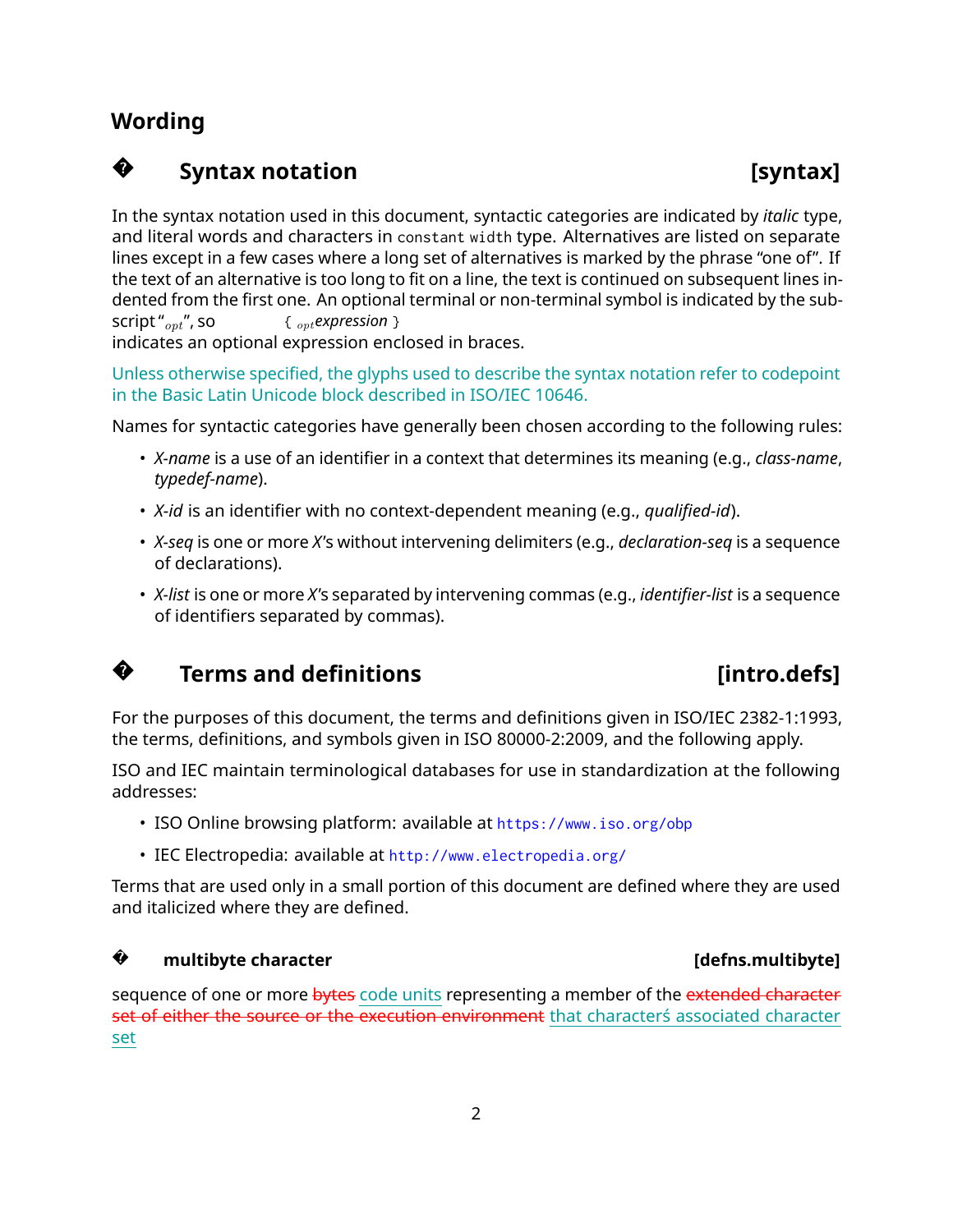[ *Note:* The extended character set is a superset of the basic character set lex.charset. *— end note* ]

### **?**

**?**

**Unicode [defns.unicode]**

Unicode and Unicode character set refers to the character set described in ISO/IEC 10646.

### **?Lexical conventions conventions lexical**

# **Phases of translation** [lex.phases]

The precedence among the syntax rules of translation is specified by the following phases.<sup>[1](#page-2-0)</sup>

1. Physical source file characters are mapped, in an implementation-defined manner, to the basic source character set (introducing new-line characters for end-of-line indicators) if necessary. The set of physical source file characters accepted is implementation-defined. Any source file character not in the basic source character set is replaced by the *universalcharacter-name* that designates that character. An implementation may use any internal encoding, so long as an actual extended character encountered in the source file, and the same extended character expressed in the source file as a *universal-character-name* (e.g., using the \uXXXX notation), are handled equivalently except where this replacement is reverted in a raw string literal.

If the physical source character is the Unicode character set, each code point in the source file is converted to the internal representation of that same code point. Codepoints that are surrogate codepoints or invalid code points are ill-formed.

Otherwise, each abstract character in the source file is mapped in an implementationdefined manner to a sequence of Unicode codepoint representing the same abstract character. (introducing new-line characters for end-of-line indicators if necessary).

An implementation may use any internal encoding able to represent uniquely any Unicode codepoint. If an abstract character in the source file is not representable in the Unicode character set, the program is ill-formed.

An implementation supports source files representing a sequence of UTF-8 code units. Any additional physical source file character sets accepted are implementation-defined. How the the character set of a source is determined is implementation defined.

2. Each implementation-defined line termination sequence of characters is replaced by a new-line character (U+000A). Each instance of a backslash character (\) immediately followed by a new-line character or at the end of a file is deleted, splicing physical source lines to form logical source lines. Only the last backslash on any physical source line shall be eligible for being part of such a splice. Except for splices reverted in a raw string literal,

<span id="page-2-0"></span> $^{\rm 1}$ Implementations must behave as if these separate phases occur, although in practice different phases might be folded together.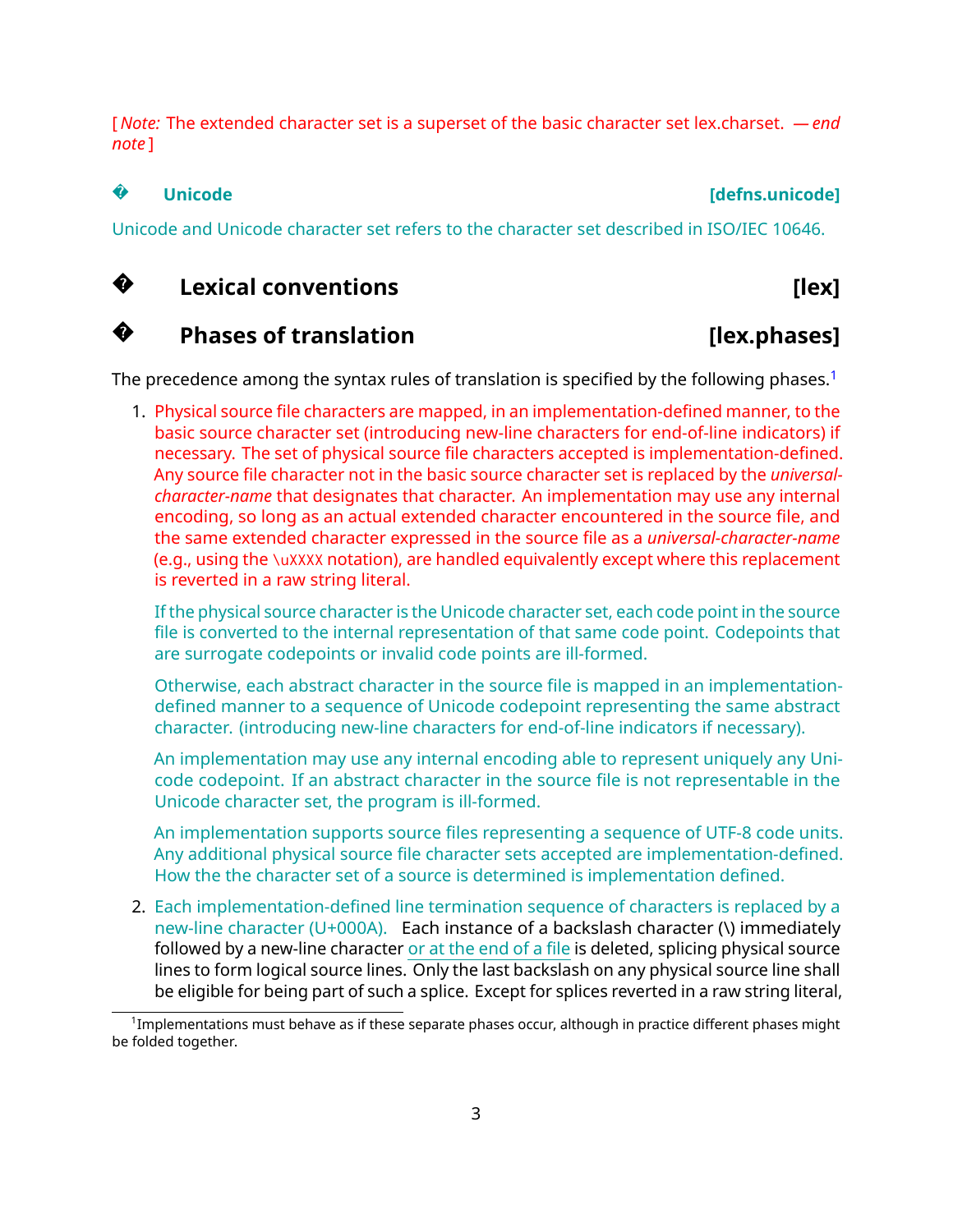if a splice results in a character sequence that matches the syntax of a *universal-charactername*, the behavior is undefined. A source file that is not empty and that does not end in a new-line character, or that ends in a new-line character immediately preceded by a backslash character before any such splicing takes place, shall be processed as if an additional new-line character were appended to the file.

Sequences of whitespace characters at the end of each line are removed.

Each *universal-character-name* is replaced by the unicode code point it designates.

- 3. The source file is decomposed into preprocessing tokens and sequences of white-space characters (including comments). A source file shall not end in a partial preprocessing token or in a partial comment.<sup>[2](#page-3-0)</sup> Each comment is replaced by one space character. New-line characters are retained. Whether each nonempty sequence of white-space characters other than new-line is retained or replaced by one space character is unspecified. The process of dividing a source file's characters into preprocessing tokens is context-dependent. [ *Example:* See the handling of < within a #include preprocessing directive. *— end example* ]
- 4. Preprocessing directives are executed, macro invocations are expanded, and \_Pragma unary operator expressions are executed. If a character sequence that matches the syntax of a *universal-character-name* is produced by token concatenation, the behavior is undefined. A #include preprocessing directive causes the named header or source file to be processed from phase 1 through phase 4, recursively. All preprocessing directives are then deleted.
- 5. Each basic source character set member in a *character-literal* or a *string-literal*, as well as each escape sequence and *universal-character-name* in a *character-literal* or a non-raw string literal, is converted to the corresponding member of the execution character set (**??**, **??**); if there is no corresponding member, it is converted to an implementation-defined member other than the null (wide) character. $3$

Each codepoint in a *character-literal* or a *string-literal*, is converted to a sequence of code units in the literal's associated character encoding representing the same abstract character. If the abstract character is not representable in the literal associated character set, the program is ill-formed. If that literal's associated character encoding encodes the Unicode charatacter set, the converted sequence of code units represents the same code points as the internal representation.

Each escape sequence in a *character-literal* or a non-raw string literal, is converted to the corresponding member of the execution character set.

- 6. Adjacent string literal tokens are concatenated.
- 7. White-space characters separating tokens are no longer significant. Each preprocessing

<span id="page-3-0"></span> $2A$  partial preprocessing token would arise from a source file ending in the first portion of a multi-character token that requires a terminating sequence of characters, such as a *header-name* that is missing the closing " or >. A partial comment would arise from a source file ending with an unclosed /\* comment.

<span id="page-3-1"></span><sup>&</sup>lt;sup>3</sup>An implementation need not convert all non-corresponding source characters to the same execution character.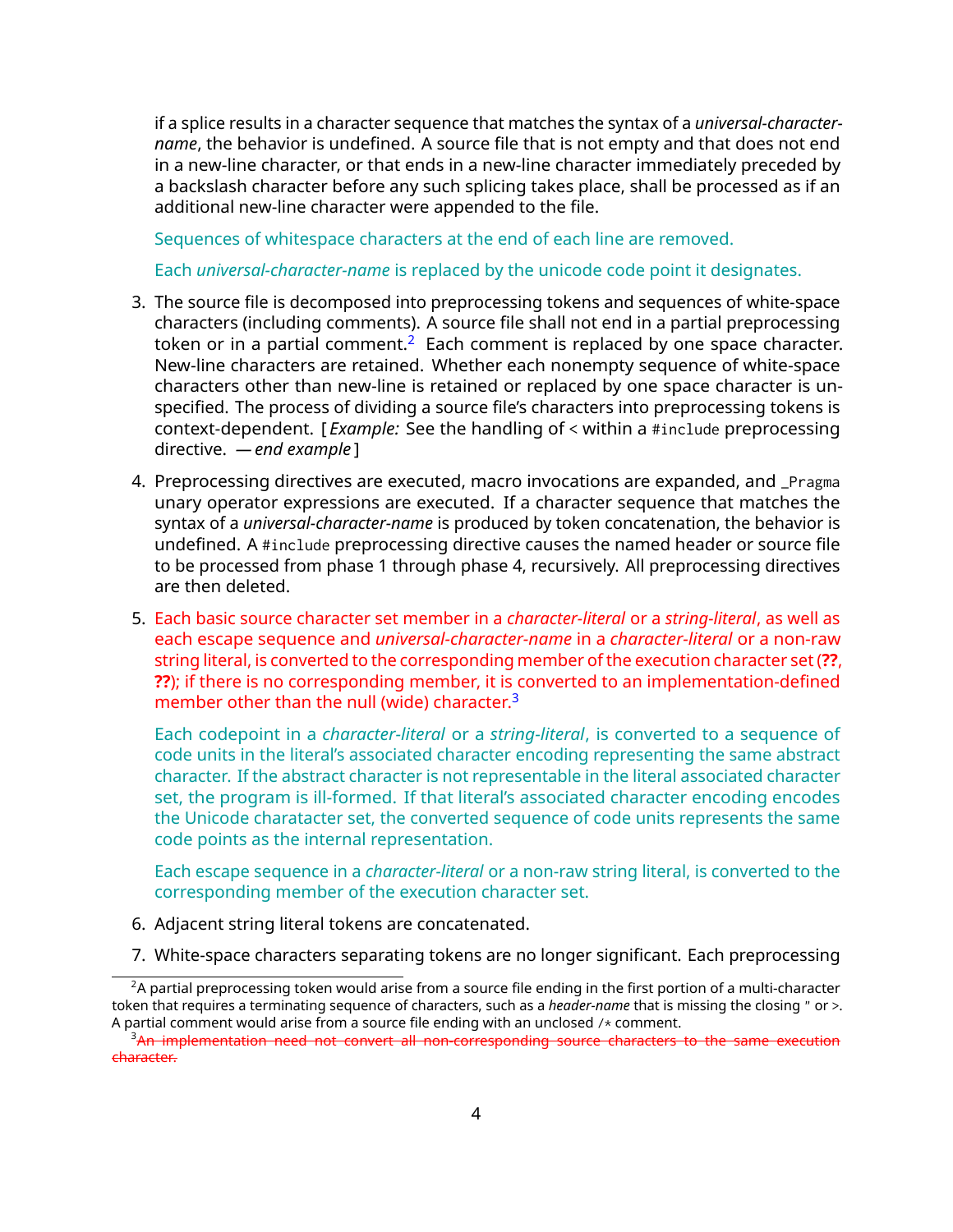token is converted into a token. The resulting tokens are syntactically and semantically analyzed and translated as a translation unit. [ *Note:* The process of analyzing and translating the tokens may occasionally result in one token being replaced by a sequence of other tokens. *— end note* ] It is implementation-defined whether the sources for module units and header units on which the current translation unit has an interface dependency (**??**, **??**) are required to be available. [ *Note:* Source files, translation units and translated translation units need not necessarily be stored as files, nor need there be any one-to-one correspondence between these entities and any external representation. The description is conceptual only, and does not specify any particular implementation. *— end note* ]

- 8. Translated translation units and instantiation units are combined as follows: [ *Note:* Some or all of these may be supplied from a library. *— end note* ] Each translated translation unit is examined to produce a list of required instantiations. [ *Note:* This may include instantiations which have been explicitly requested. *— end note* ] The definitions of the required templates are located. It is implementation-defined whether the source of the translation units containing these definitions is required to be available. [ *Note:* An implementation could encode sufficient information into the translated translation unit so as to ensure the source is not required here. *— end note* ] All the required instantiations are performed to produce *instantiation units*. [ *Note:* These are similar to translated translation units, but contain no references to uninstantiated templates and no template definitions. *— end note* ] The program is ill-formed if any instantiation fails.
- 9. All external entity references are resolved. Library components are linked to satisfy external references to entities not defined in the current translation. All such translator output is collected into a program image which contains information needed for execution in its execution environment.

### **?Character sets character sets** *llex.charset***]**

The *basic source character set* consists of 96 characters: the space character, the control characters representing horizontal tab, vertical tab, form feed, and new-line, plus the following 91 graphical characters:[4](#page-4-0)

a b c d e f g h i j k l m n o p q r s t u v w x y z A B C D E F G H I J K L M N O P Q R S T U V W X Y Z 0 1 2 3 4 5 6 7 8 9  $\bot$  { } [ ] # ( ) < > % : ; . ? \* + - / ^ & | ~ ! = , \ " '

The *universal-character-name* construct provides a way to name other characters.

*hex-quad:*

*hexadecimal-digit hexadecimal-digit hexadecimal-digit hexadecimal-digit*

<span id="page-4-0"></span><sup>4</sup> The glyphs for the members of the basic source character set are intended to identify characters from the subset of ISO/IEC 10646 which corresponds to the ASCII character set. However, because the mapping from source file characters to the source character set (described in translation phase 1) is specified as implementation-defined, an implementation is required to document how the basic source characters are represented in source files.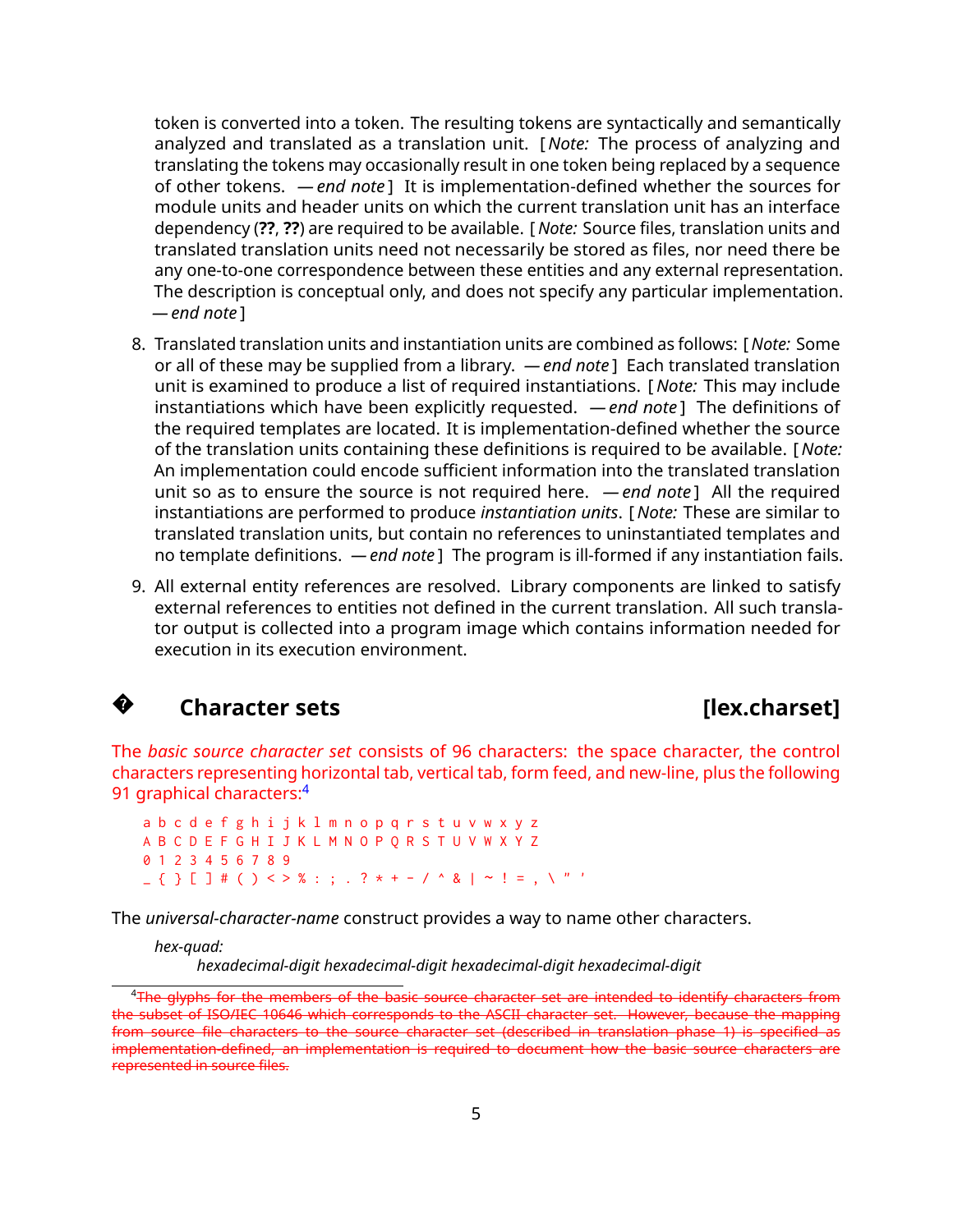*universal-character-name:* \u *hex-quad* \U *hex-quad hex-quad*

A *universal-character-name* designates the character in ISO/IEC 10646 (if any) whose code point is the hexadecimal number represented by the sequence of *hexadecimal-digit* s in the *universal-character-name*. The program is ill-formed if that number is not a code point or if it is a surrogate code point. Noncharacter code points and reserved code points are considered to designate separate characters distinct from any ISO/IEC 10646 character. If a *universal-character-name* outside the *c-char-sequence*, *s-char-sequence*, or *r-char-sequence* of a *character-literal* or *string-literal* (in either case, including within a *user-defined-literal*) corresponds to a control character or to a character in the basic source character set character in the Basic Latin Unicode Block, the program is ill-formed.<sup>[5](#page-5-0)</sup>【Note: <del>ISO/IEC 10646 code points</del> are integers in the range [0*,* 10FFFF] (hexadecimal). A surrogate code point is a value in the range [D800*,* DFFF] (hexadecimal). A control character is a character whose code point is in either of the ranges [0*,* 1F] or [7F*,* 9F] (hexadecimal). *— end note* ]

The *basic character set* contains the following characters:

U+0000 NULL U+0007 BELL U+0008 BACKSPACE U+0009 CHARACTER TABULATION U+000A LINE FEED U+000B LINE TABULATION U+000C FORM FEED U+000D CARRIAGE RETURN U+0020 SPACE ! U+0021 EXCLAMATION MARK " U+0022 QUOTATION MARK # U+0023 NUMBER SIGN % U+0025 PERCENT SIGN & U+0026 AMPERSAND ' U+0027 APOSTROPHE ( U+0028 LEFT PARENTHESIS ) U+0029 RIGHT PARENTHESIS \* U+002A ASTERISK + U+002B PLUS SIGN , U+002C COMMA - U+002D HYPHEN-MINUS . U+002E FULL STOP / U+002F SOLIDUS 0 U+0030 DIGIT ZERO 1 U+0031 DIGIT ONE 2 U+0032 DIGIT TWO 3 U+0033 DIGIT THREE 4 U+0034 DIGIT FOUR 5 U+0035 DIGIT FIVE 6 U+0036 DIGIT SIX

<span id="page-5-0"></span><sup>5</sup>A sequence of characters resembling a *universal-character-name* in an *r-char-sequence* does not form a *universalcharacter-name*.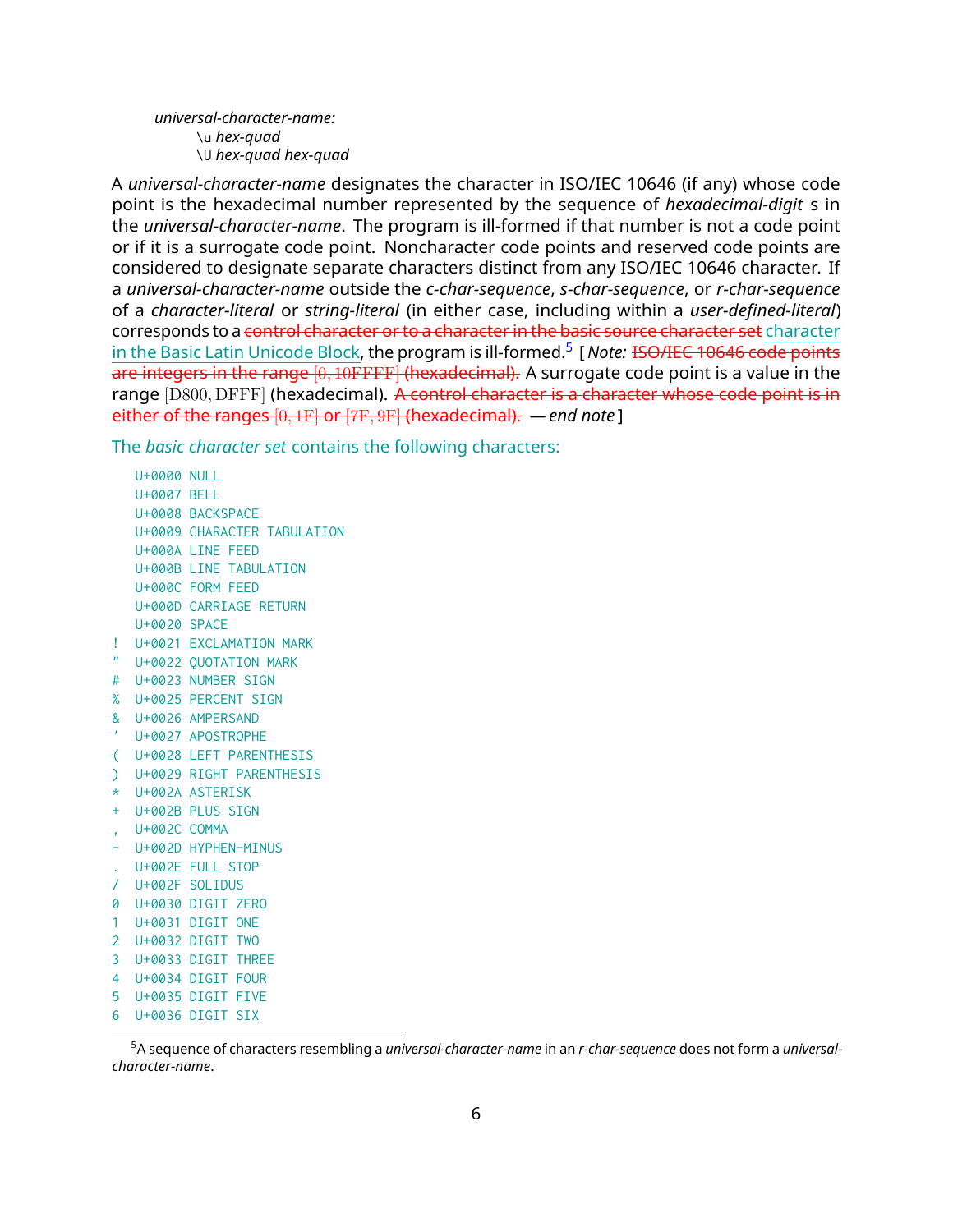```
7 U+0037 DIGIT SEVEN
8 U+0038 DIGIT EIGHT
9 U+0039 DIGIT NINE
: U+003A COLON
; U+003B SEMICOLON
< U+003C LESS-THAN SIGN
= U+003D EQUALS SIGN
> U+003E GREATER-THAN SIGN
? U+003F QUESTION MARK
A U+0041 LATIN CAPITAL LETTER A
B U+0042 LATIN CAPITAL LETTER B
C U+0043 LATIN CAPITAL LETTER C
D U+0044 LATIN CAPITAL LETTER D
E U+0045 LATIN CAPITAL LETTER E
F U+0046 LATIN CAPITAL LETTER F
G U+0047 LATIN CAPITAL LETTER G
H U+0048 LATIN CAPITAL LETTER H
I U+0049 LATIN CAPITAL LETTER I
J U+004A LATIN CAPITAL LETTER J
K U+004B LATIN CAPITAL LETTER K
L U+004C LATIN CAPITAL LETTER L
M U+004D LATIN CAPITAL LETTER M
N U+004E LATIN CAPITAL LETTER N
O U+004F LATIN CAPITAL LETTER O
P U+0050 LATIN CAPITAL LETTER P
Q U+0051 LATIN CAPITAL LETTER Q
R U+0052 LATIN CAPITAL LETTER R
S U+0053 LATIN CAPITAL LETTER S
T U+0054 LATIN CAPITAL LETTER T
U U+0055 LATIN CAPITAL LETTER U
V U+0056 LATIN CAPITAL LETTER V
W U+0057 LATIN CAPITAL LETTER W
X U+0058 LATIN CAPITAL LETTER X
Y U+0059 LATIN CAPITAL LETTER Y
Z U+005A LATIN CAPITAL LETTER Z
[ U+005B LEFT SQUARE BRACKET
\ U+005C REVERSE SOLIDUS
] U+005D RIGHT SQUARE BRACKET
  U+005E CIRCUMFLEX ACCENT
_ U+005F LOW LINE
a U+0061 LATIN SMALL LETTER A
b U+0062 LATIN SMALL LETTER B
c U+0063 LATIN SMALL LETTER C
d U+0064 LATIN SMALL LETTER D
e U+0065 LATIN SMALL LETTER E
f U+0066 LATIN SMALL LETTER F
g U+0067 LATIN SMALL LETTER G
h U+0068 LATIN SMALL LETTER H
i U+0069 LATIN SMALL LETTER I
j U+006A LATIN SMALL LETTER J
k U+006B LATIN SMALL LETTER K
```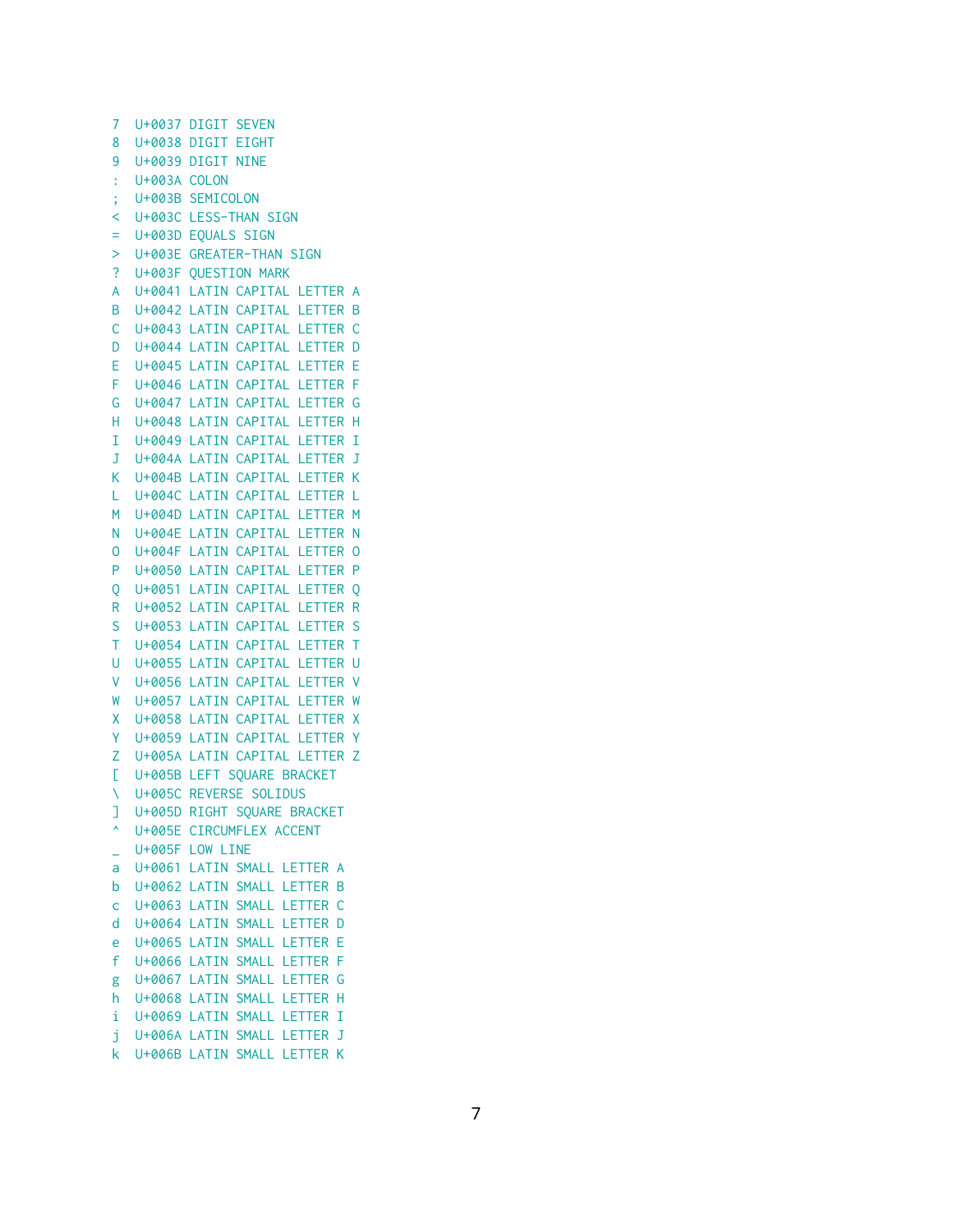l U+006C LATIN SMALL LETTER L m U+006D LATIN SMALL LETTER M n U+006E LATIN SMALL LETTER N o U+006F LATIN SMALL LETTER O p U+0070 LATIN SMALL LETTER P q U+0071 LATIN SMALL LETTER Q r U+0072 LATIN SMALL LETTER R s U+0073 LATIN SMALL LETTER S t U+0074 LATIN SMALL LETTER T u U+0075 LATIN SMALL LETTER U v U+0076 LATIN SMALL LETTER V w U+0077 LATIN SMALL LETTER W x U+0078 LATIN SMALL LETTER X y U+0079 LATIN SMALL LETTER Y z U+007A LATIN SMALL LETTER Z { U+007B LEFT CURLY BRACKET | U+007C VERTICAL LINE } U+007D RIGHT CURLY BRACKET  $\sim$  U+007E TILDE

The *basic execution character set* and the *basic execution wide-character set* shall each contain all the members of the basic source character set, plus control characters representing alert, backspace, and carriage return, plus a *null character* (respectively, *null wide character*), whose value is 0.

For each basic execution character set, the values of the members shall be non-negative and distinct from one another. In both the source and execution basic character sets, the value of each character after  $\theta$  in the above list of decimal digits shall be one greater than the value of the previous. The *execution character set* and the *execution wide-character set* are implementation-defined supersets of the basic execution character set and the basic execution wide-character set, respectively. The values of the members of the execution character sets and the sets of additional members are locale-specific.

The *execution character set* and the *execution wide-character set* are implementation-defined supersets of the *basic character set* For each execution character set, the values of the members shall be non-negative and distinct from one another and the value of each character after 0 in the above list of decimal digits shall be one greater than the value of the previous. The value of the NULL character shall be 0. The values of the other members of the execution character sets and the sets of additional members are implementation-defined.

The *execution encoding* refers to the implementation-defined character encodings used to encode character and string literals in the *execution character set*.

The *execution wide-encoding* refers to the implementation-defined character encodings used to encode wide character and string literals in the *execution wide-character set*.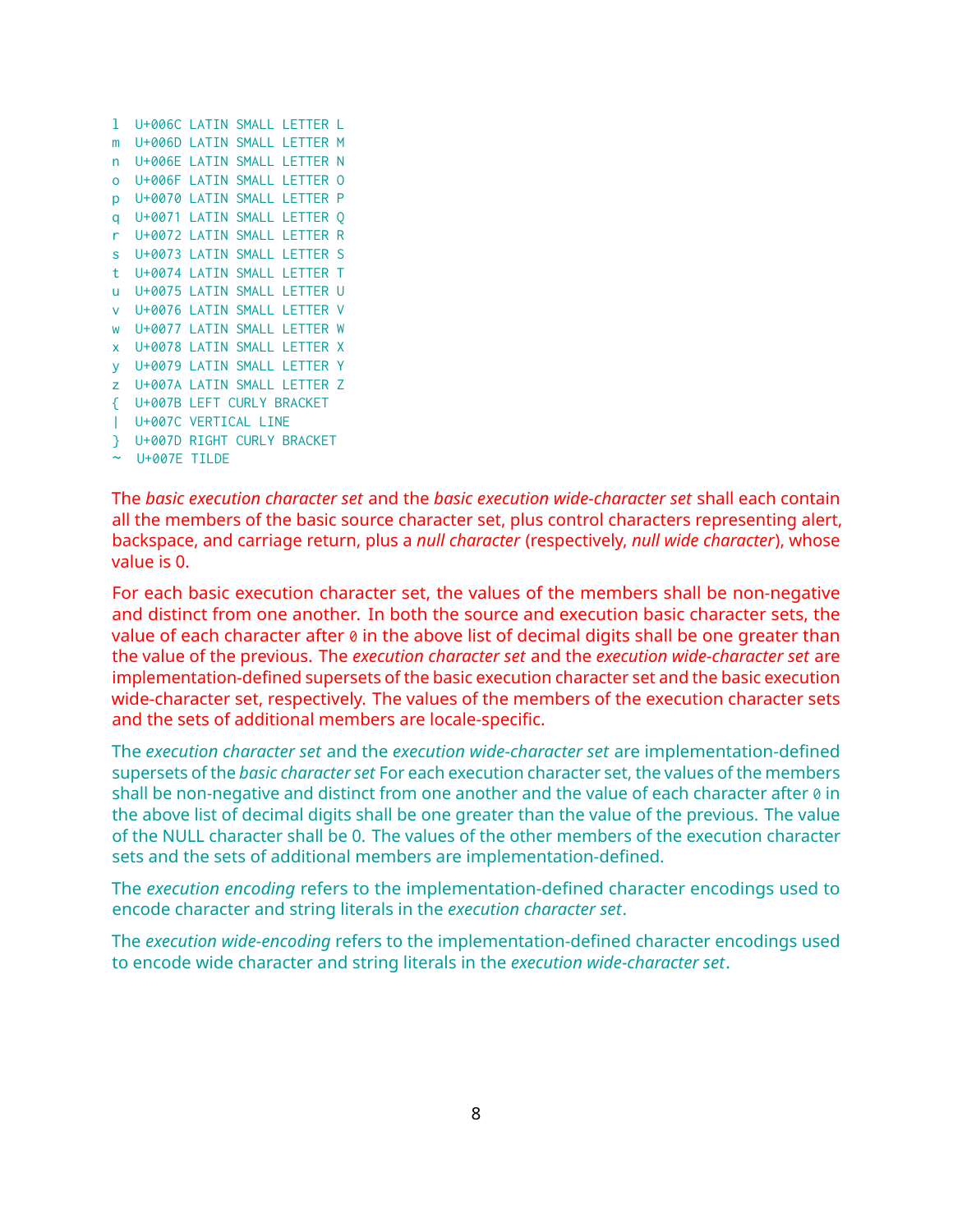# **Preprocessing tokens** [lex.pptoken]

**?**

*preprocessing-token: header-name import-keyword module-keyword export-keyword identifier pp-number character-literal user-defined-character-literal string-literal user-defined-string-literal preprocessing-op-or-punc each universal-character-name* that cannot be one of the above each non-white-space character codepoint that cannot be one of the above

Each preprocessing token that is converted to a token shall have the lexical form of a keyword, an identifier, a literal, or an operator or punctuator.

A preprocessing token is the minimal lexical element of the language in translation phases 3 through 6. The categories of preprocessing token are: header names, placeholder tokens produced by preprocessing import and module directives (*import-keyword*, *module-keyword*, and *export-keyword*), identifiers, preprocessing numbers, character literals (including userdefined character literals), string literals (including user-defined string literals), preprocessing operators and punctuators, and single non-white-space characters codepoint that do not lexically match the other preprocessing token categories. If a ' or a " character matches the last category, the behavior is undefined. Preprocessing tokens can be separated by white space; this consists of comments, or white-space characters (space, horizontal tab, new-line, vertical tab, and form-feed), or both. As described in **??**, in certain circumstances during translation phase 4, white space (or the absence thereof) serves as more than preprocessing token separation. White space can appear within a preprocessing token only as part of a header name or between the quotation characters in a character literal or string literal.

If the input stream has been parsed into preprocessing tokens up to a given character:

- If the next character begins a sequence of characters that could be the prefix and initial double quote of a raw string literal, such as R", the next preprocessing token shall be a raw string literal. Between the initial and final double quote characters of the raw string, any transformations performed in phases 1 and 2 (*universal-character-name*s and line splicing) in phase 2 (*universal-character-name*s, line termination replacement, line splicing and whitespace trimming) are reverted; this reversion shall apply before any *d-char*, *r-char*, or delimiting parenthesis is identified. The raw string literal is defined as the shortest sequence of characters that matches the raw-string pattern *optencoding-prefix* R *raw-string*
- Otherwise, if the next three characters are <:: and the subsequent character is neither : nor >, the < is treated as a preprocessing token by itself and not as the first character of the alternative token <:.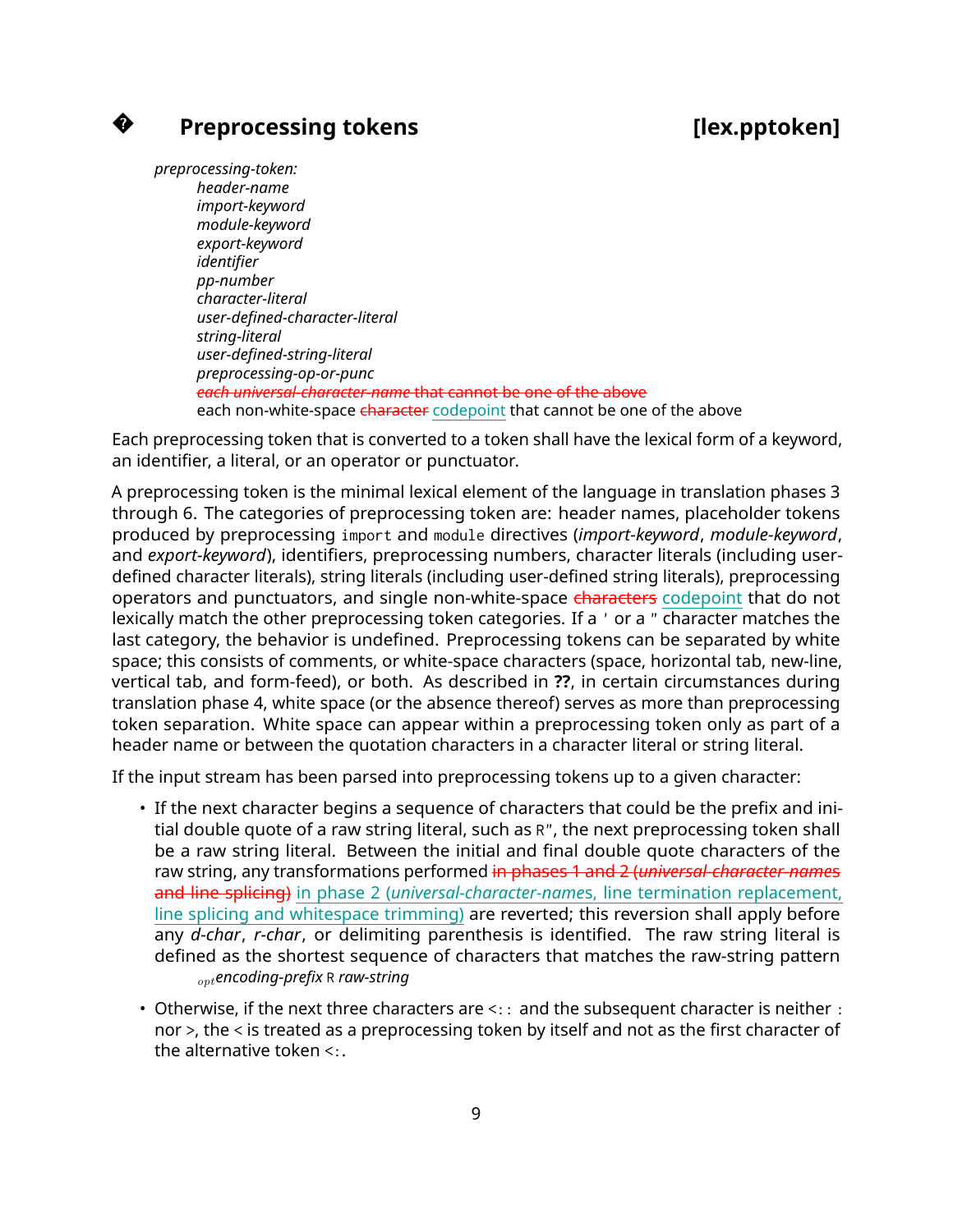- Otherwise, the next preprocessing token is the longest sequence of characters that could constitute a preprocessing token, even if that would cause further lexical analysis to fail, except that a *header-name* is only formed
	- **–** after the include or import preprocessing token in an #include or import directive, or
	- **–** within a *has-include-expression*.

[ *Example:*

```
#define R "x"
const char* s = R''y''; \frac{11-\text{formed raw string}}{\text{A}}, not "x" "y"
```
*— end example* ]

The *import-keyword* is produced by processing an import directive, the *module-keyword* is produced by preprocessing a module directive, and the *export-keyword* is produced by preprocessing either of the previous two directives. [ *Note:* None has any observable spelling. *— end note* ]

[ *Example:* The program fragment 0xe+foo is parsed as a preprocessing number token (one that is not a valid *integer-literal* or *floating-point-literal* token), even though a parse as three preprocessing tokens 0xe, +, and foo might produce a valid expression (for example, if foo were a macro defined as 1). Similarly, the program fragment 1E1 is parsed as a preprocessing number (one that is a valid *floating-point-literal* token), whether or not E is a macro name. *— end example* ]

[*Example:* The program fragment  $x$ +++++ $y$  is parsed as  $x + 1 + y$ , which, if x and y have integral types, violates a constraint on increment operators, even though the parse  $x + + +$ y might yield a correct expression. *— end example* ]

### **?**Alternative tokens **and alternative to the set of the set of the set of the set of the set of the set of the set o**

Alternative token representations are provided for some operators and punctuators. $6$ 

In all respects of the language, each alternative token behaves the same, respectively, as its primary token, except for its spelling.<sup>[7](#page-9-1)</sup> The set of alternative tokens is defined in .

<span id="page-9-0"></span> $^6$ These include "digraphs" and additional reserved words. The term "digraph" (token consisting of two characters) is not perfectly descriptive, since one of the alternative *preprocessing-token* s is %:%: and of course several primary tokens contain two characters. Nonetheless, those alternative tokens that aren't lexical keywords are colloquially known as "digraphs".

<span id="page-9-1"></span> $^7$ Thus the "stringized" values of [ and < $\cdot$  will be different, maintaining the source spelling, but the tokens can otherwise be freely interchanged.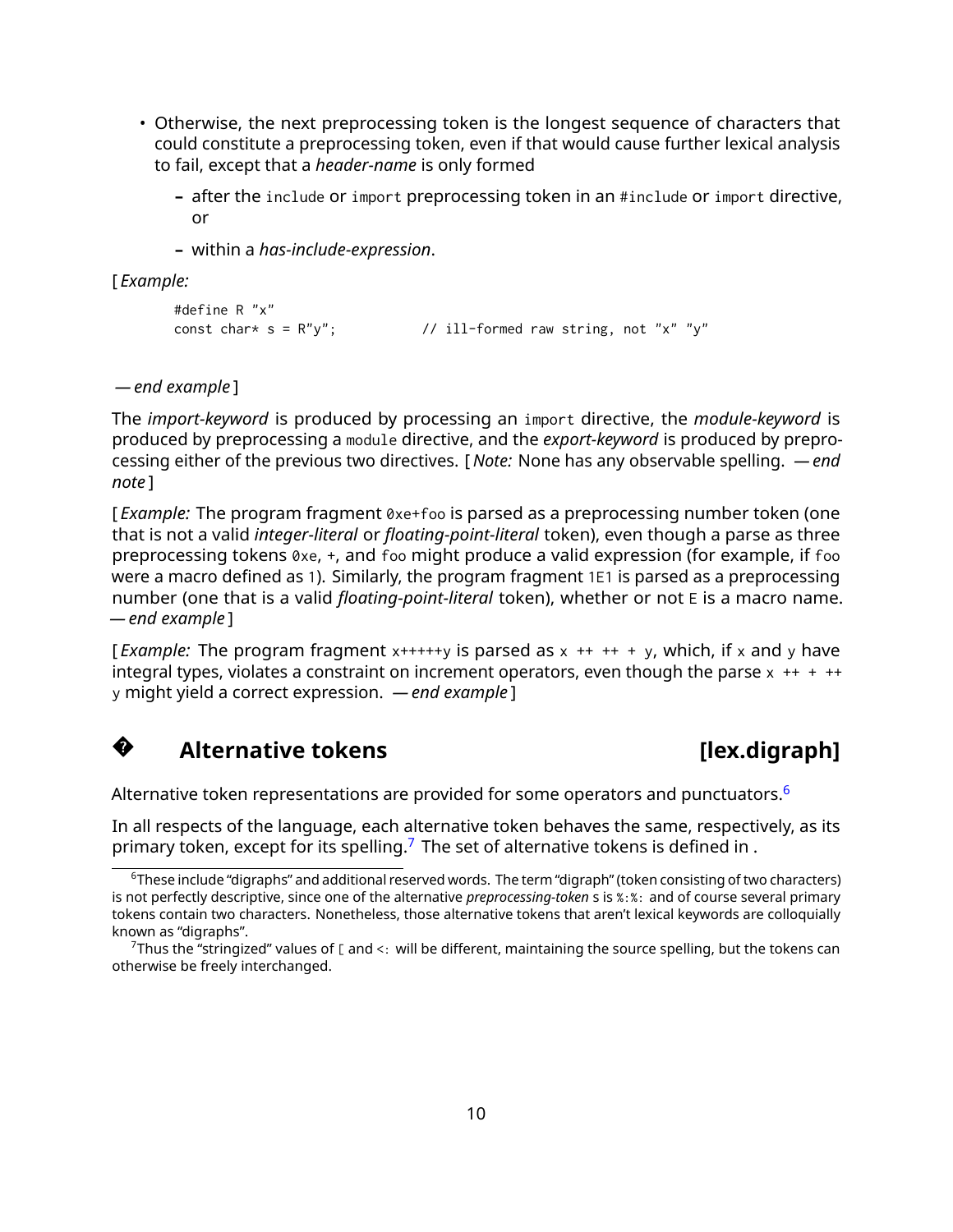| Alternative Primary |    | Alternative Primary |                       | Alternative Primary |              |
|---------------------|----|---------------------|-----------------------|---------------------|--------------|
| <%                  |    | and                 | &&                    | and_eq              | &=           |
| %>                  |    | bitor               |                       | $or_{eq}$           | $=$          |
| <:                  |    | or                  |                       | xor_eq              | $\wedge$ $-$ |
| :                   |    | xor                 | $\wedge$              | not                 |              |
| $\%$ :              | #  | compl               | $\tilde{\phantom{a}}$ | not_eq              | l =          |
| $%$ :%:             | ## | bitand              | &                     |                     |              |

Table 1: Alternative tokens



# **Tokens [lex.token]**

*token: identifier keyword literal operator-or-punctuator*

There are five kinds of tokens: identifiers, keywords, literals, $8$  operators, and other separators. Blanks, horizontal and vertical tabs, newlines, formfeeds, and comments (collectively, "white space"), as described below, are ignored except as they serve to separate tokens. [ *Note:* Some white space is required to separate otherwise adjacent identifiers, keywords, numeric literals, and alternative tokens containing alphabetic characters. *— end note* ]



# **Comments [lex.comment]**

The characters / $*$  start a comment, which terminates with the characters  $*$  /. These comments do not nest. The characters // start a comment, which terminates immediately before the next new-line character. If there is a form-feed or a vertical-tab character in such a comment, only white-space characters shall appear between it and the new-line that terminates the comment; no diagnostic is required. [ *Note:* The comment characters //, /\*, and \*/ have no special meaning within a // comment and are treated just like other characters. Similarly, the comment characters // and /\* have no special meaning within a /\* comment. *— end note* ]



## **Header names** [lex.header]

*header-name:* < *h-char-sequence* > " *q-char-sequence* "

*h-char-sequence: h-char h-char-sequence h-char*

<span id="page-10-0"></span> ${}^{8}$ Literals include strings and character and numeric literals.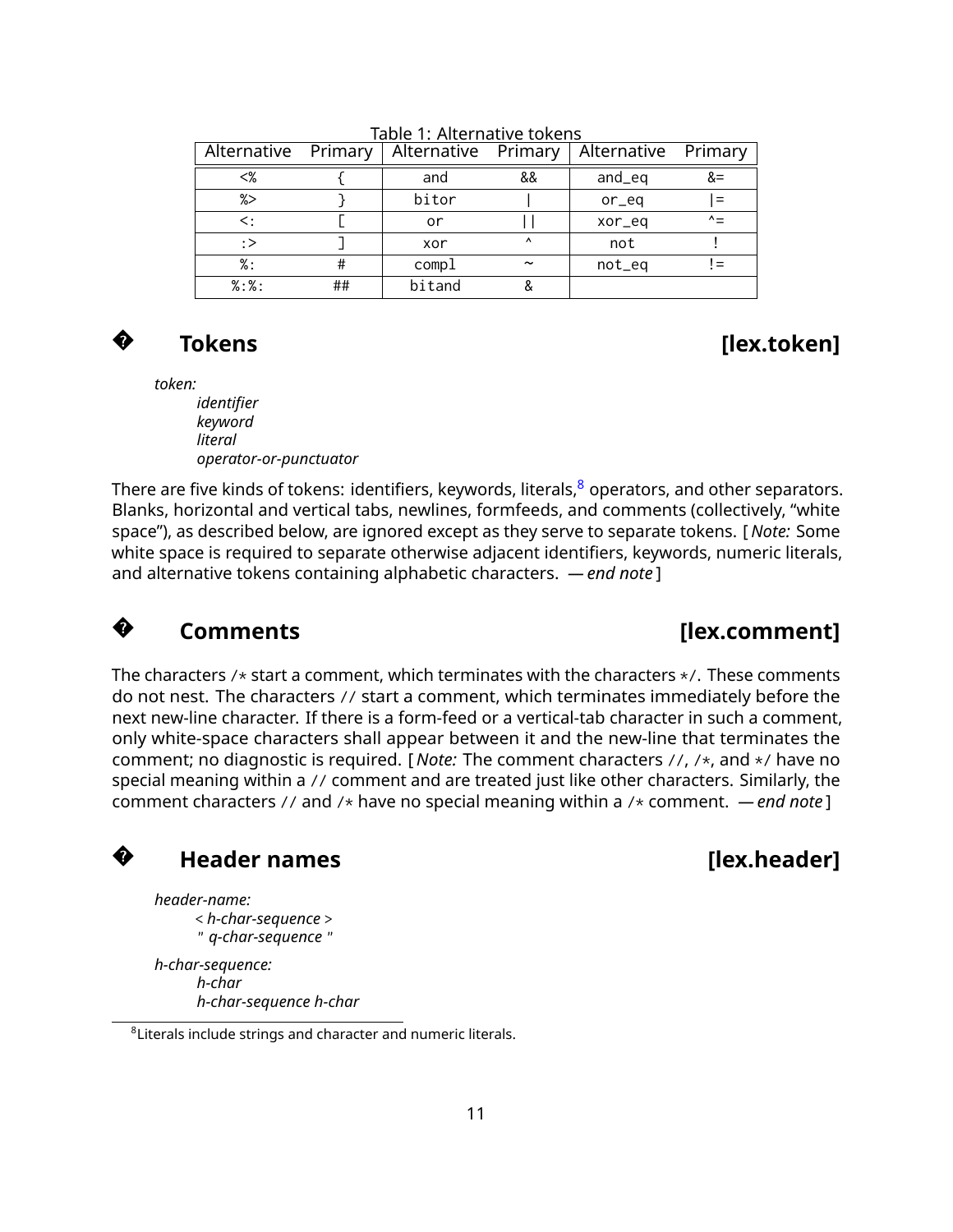*h-char:*

any member of the source character set except new-line and >

```
q-char-sequence:
     q-char
     q-char-sequence q-char
```
*q-char:*

any member of the source character set except new-line and "

[ *Note:* Header name preprocessing tokens only appear within a #include preprocessing directive, a \_\_has\_include preprocessing expression, or after certain occurrences of an import token (see **??**). *— end note* ] The sequences in both forms of *header-name*s are mapped in an implementation-defined manner to headers or to external source file names as specified in **??**.

The appearance of either of the characters ' or  $\setminus$  or of either of the character sequences /\* or // in a *q-char-sequence* or an *h-char-sequence* is conditionally-supported with implementationdefined semantics, as is the appearance of the character " in an *h-char-sequence*. [9](#page-11-0)



## **Preprocessing numbers [lex.ppnumber]**

*pp-number: digit* . *digit pp-number identifier-continue pp-number* ' *digit pp-number* ' *nondigit pp-number* ' *identifier-continue pp-number* e *sign pp-number* E *sign pp-number* p *sign pp-number* P *sign pp-number* .

Preprocessing number tokens lexically include all *integer-literal* tokens and all *floating-pointliteral* tokens.

A preprocessing number does not have a type or a value; it acquires both after a successful conversion to an *integer-literal* token or a *floating-point-literal* token.



## **Identifiers [lex.name]**

*identifier: identifier-start identifier identifier-continue*

<span id="page-11-0"></span> $^9$ Thus, a sequence of characters that resembles an escape sequence might result in an error, be interpreted as the character corresponding to the escape sequence, or have a completely different meaning, depending on the implementation.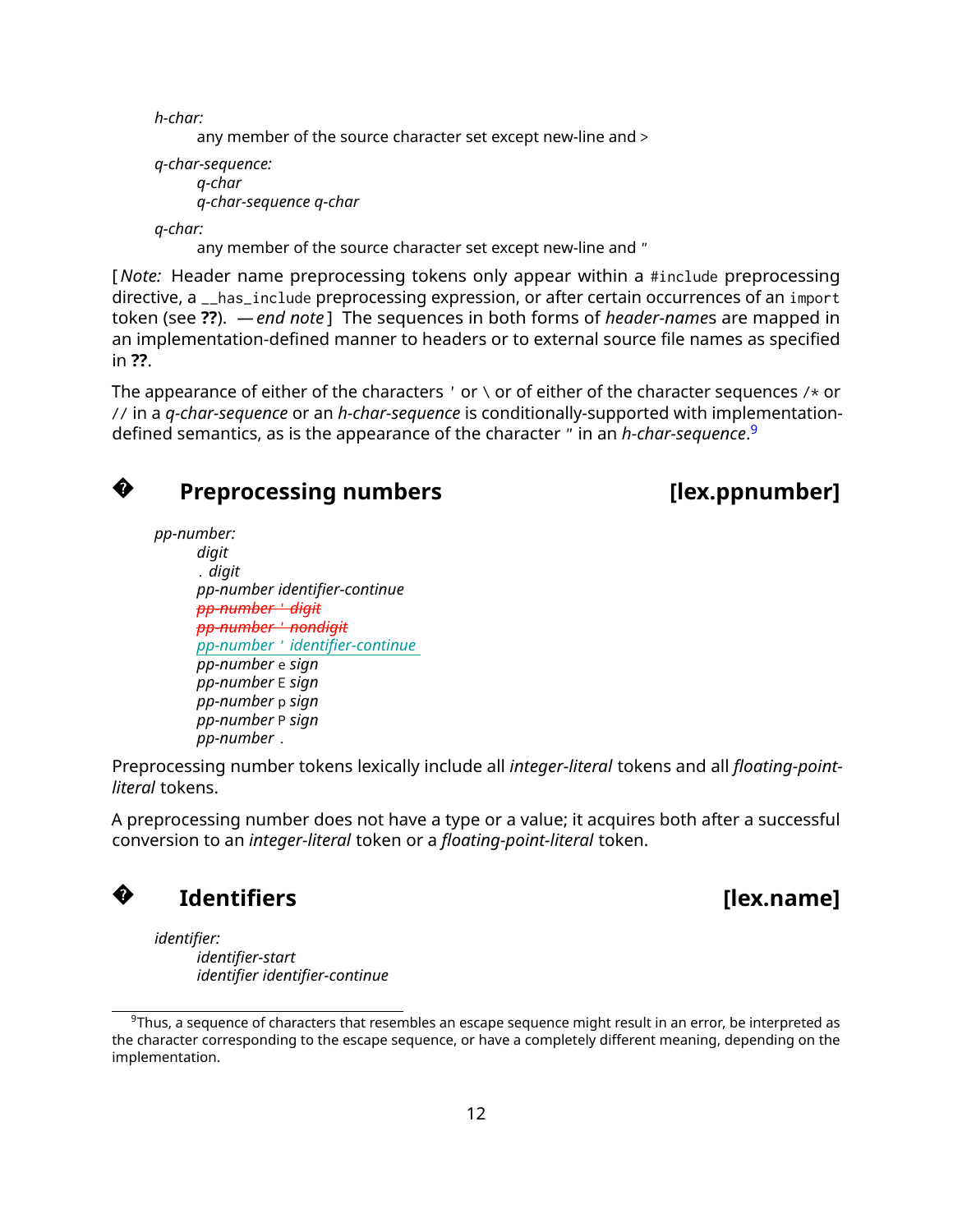| <i>identifier-start:</i><br>nondigit                                                               |                           |  |  |  |  |                                             |  |
|----------------------------------------------------------------------------------------------------|---------------------------|--|--|--|--|---------------------------------------------|--|
|                                                                                                    |                           |  |  |  |  | universal-character-name of class XID_Start |  |
| <i>identifier-continue:</i><br>nondigit<br>digit<br>universal-character-name of class XID_Continue |                           |  |  |  |  |                                             |  |
| <i>nondigit:</i> one of                                                                            |                           |  |  |  |  |                                             |  |
|                                                                                                    | abcdefghijklm             |  |  |  |  |                                             |  |
|                                                                                                    | nopqrstuvwxyz             |  |  |  |  |                                             |  |
|                                                                                                    | A B C D F F G H T J K I M |  |  |  |  |                                             |  |
|                                                                                                    | NOPORSTUVWXYZ_            |  |  |  |  |                                             |  |
| digit: one of                                                                                      |                           |  |  |  |  |                                             |  |
|                                                                                                    | 1 2 3 4 5 6 7 8 9         |  |  |  |  |                                             |  |

The character classes XID\_Start and XID\_Continue are specified in UAX 44. <sup>[10](#page-12-0)</sup>

The identifiers in have a special meaning when appearing in a certain context. When referred to in the grammar, these identifiers are used explicitly rather than using the *identifier* grammar production. Unless otherwise specified, any ambiguity as to whether a given *identifier* has a special meaning is resolved to interpret the token as a regular *identifier*.

> Table 2: Identifiers with special meaning final import module override

In addition, some identifiers are reserved for use by  $C^{++}$  implementations and shall not be used otherwise; no diagnostic is required.

- Each identifier that contains a double underscore \_\_ or begins with an underscore followed by an uppercase letter is reserved to the implementation for any use.
- Each identifier that begins with an underscore is reserved to the implementation for use as a name in the global namespace.



# **Keywords [lex.key]**

*keyword:* any identifier listed in *import-keyword module-keyword export-keyword*

<span id="page-12-0"></span><sup>10</sup>On systems in which linkers cannot accept extended characters, an encoding of the *universal-character-name* may be used in forming valid external identifiers. For example, some otherwise unused character or sequence of characters may be used to encode the \u in a *universal-character-name*. Extended characters some codepoints, an implementation defined scheme may be used in forming valid external identifiers. This may produce a long external identifier, but  $C^{++}$  does not place a translation limit on significant characters for external identifiers. In  $C^{++}$ , upper- and lower-case letters are considered different for all identifiers, including external identifiers.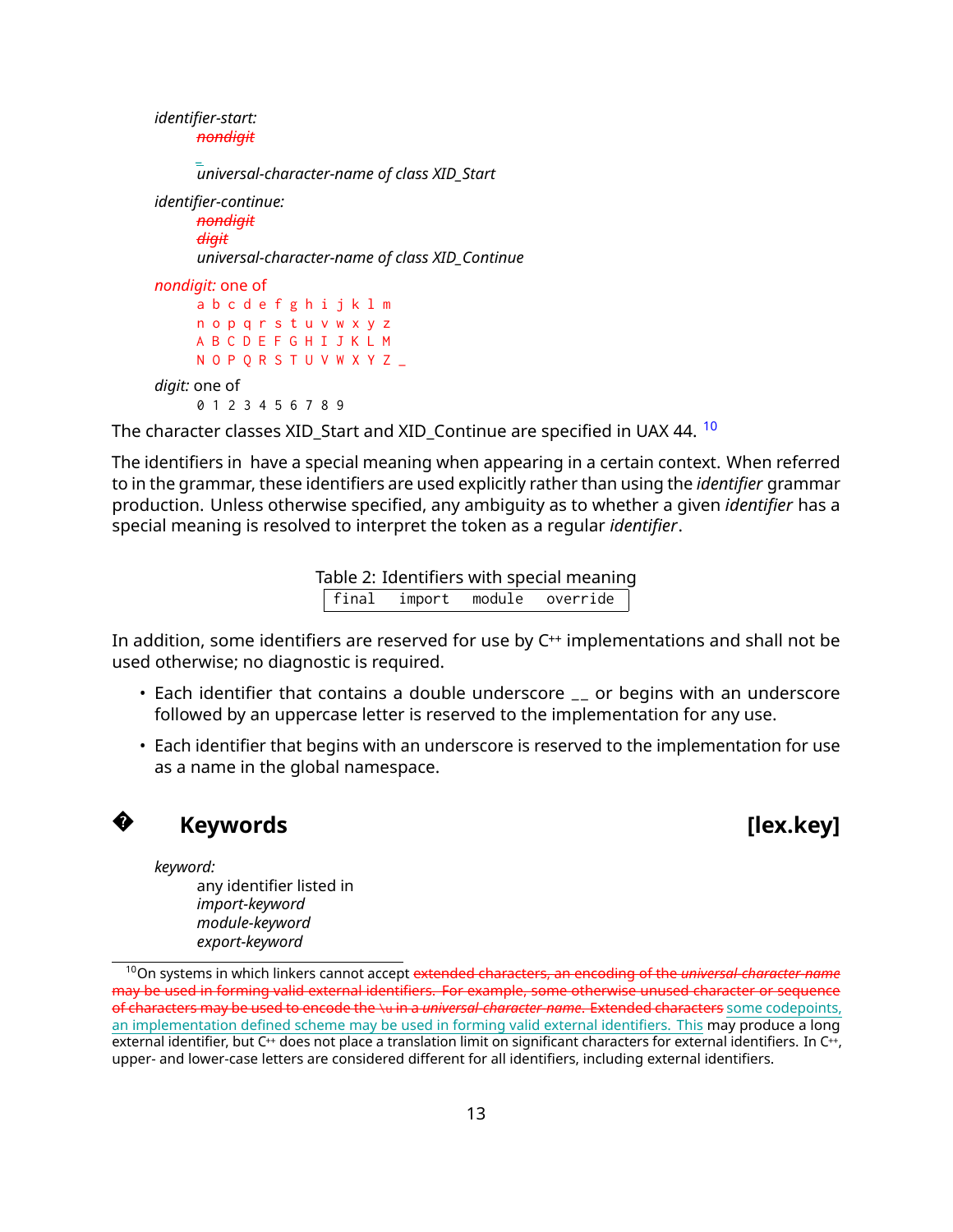The identifiers shown in are reserved for use as keywords (that is, they are unconditionally treated as keywords in phase 7) except in an *attribute-token*. [ *Note:* The register keyword is unused but is reserved for future use. *— end note* ]

| Table 3: Keywords |              |           |                  |          |  |  |
|-------------------|--------------|-----------|------------------|----------|--|--|
| alignas           | constinit    | false     | public           | true     |  |  |
| alignof           | const_cast   | float     | register         | try      |  |  |
| asm               | continue     | for       | reinterpret_cast | typedef  |  |  |
| auto              | co_await     | friend    | requires         | typeid   |  |  |
| bool              | co return    | goto      | return           | typename |  |  |
| break             | co_yield     | i f       | short            | union    |  |  |
| case              | decltype     | inline    | signed           | unsigned |  |  |
| catch             | default      | int       | sizeof           | using    |  |  |
| char              | delete       | long      | static           | virtual  |  |  |
| char8_t           | do           | mutable   | static_assert    | void     |  |  |
| char16_t          | double       | namespace | static_cast      | volatile |  |  |
| char32_t          | dynamic_cast | new       | struct           | wchar_t  |  |  |
| class             | else         | noexcept  | switch           | while    |  |  |
| concept           | enum         | nullptr   | template         |          |  |  |
| const             | explicit     | operator  | this             |          |  |  |
| consteval         | export       | private   | thread_local     |          |  |  |
| constexpr         | extern       | protected | throw            |          |  |  |

Furthermore, the alternative representations shown in for certain operators and punctuators are reserved and shall not be used otherwise.

| Table 4: Alternative representations |  |                  |  |                               |  |  |  |  |
|--------------------------------------|--|------------------|--|-------------------------------|--|--|--|--|
| and                                  |  |                  |  | and_eq bitand bitor compl not |  |  |  |  |
| not_eq or                            |  | or_eq xor xor_eq |  |                               |  |  |  |  |

# **Operators and punctuators [lex.operators]**

**?**

The lexical representation of C<sup>++</sup> programs includes a number of preprocessing tokens that are used in the syntax of the preprocessor or are converted into tokens for operators and punctuators:

*preprocessing-op-or-punc: preprocessing-operator operator-or-punctuator preprocessing-operator:* one of # ## %: %:%: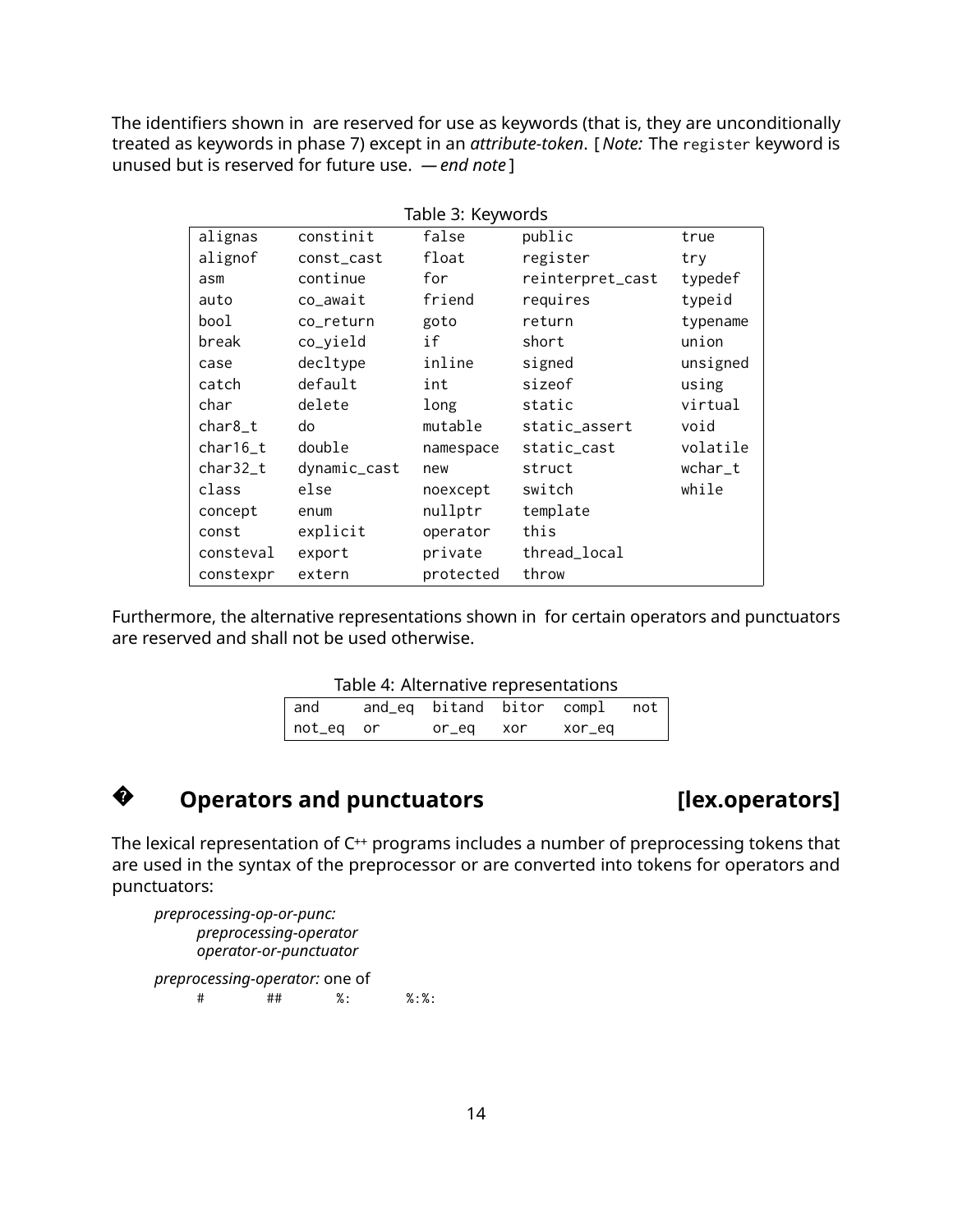### *operator-or-punctuator:* one of

| $\lt$ : | :         | $<\!\%$ | %>        |         |                    | .                     |      |  |
|---------|-----------|---------|-----------|---------|--------------------|-----------------------|------|--|
| ?       | $\vdots$  | $\cdot$ | $\cdot$ * | ->      | $\rightarrow\star$ | $\tilde{\phantom{a}}$ |      |  |
|         | $\ddot{}$ |         | $^\star$  |         | %                  | $\boldsymbol{\wedge}$ | &    |  |
|         | $+=$      |         | $\star =$ | $/ =$   | $\% =$             | $\sim -$              | $&=$ |  |
| =       |           |         |           |         |                    |                       |      |  |
|         | $=$       |         | >         | $\leq$  | $>=$               | $\leq$ $\geq$         | &&   |  |
|         |           |         |           |         |                    |                       |      |  |
| <<      | $\gt$     | $<<=$   | $>>=$     | $^{++}$ |                    | $\cdot$               |      |  |
| and     | or        | xor     | not       | bitand  | bitor              | compl                 |      |  |
| and_eq  | $or\_eq$  | xor_eq  | not_eq    |         |                    |                       |      |  |

Each *operator-or-punctuator* is converted to a single token in translation phase 7.



# **Literals [lex.literal]**

### **?Kinds of literals Kinds Exercise 2.1 <b>Constrained A** [lex.literal.kinds]

There are several kinds of literals.<sup>[11](#page-14-0)</sup>

*literal:*

*integer-literal character-literal floating-point-literal string-literal boolean-literal pointer-literal user-defined-literal*

## **?**

### **Integer literals** [lex.icon]

*integer-literal:*

*binary-literal optinteger-suffix octal-literal optinteger-suffix decimal-literal optinteger-suffix hexadecimal-literal optinteger-suffix*

*binary-literal:*

0b *binary-digit* 0B *binary-digit binary-literal opt*' *binary-digit*

*octal-literal:*

0 *octal-literal opt*' *octal-digit*

*decimal-literal: nonzero-digit decimal-literal opt*' *digit*

<span id="page-14-0"></span><sup>11</sup>The term "literal" generally designates, in this document, those tokens that are called "constants" in ISO C.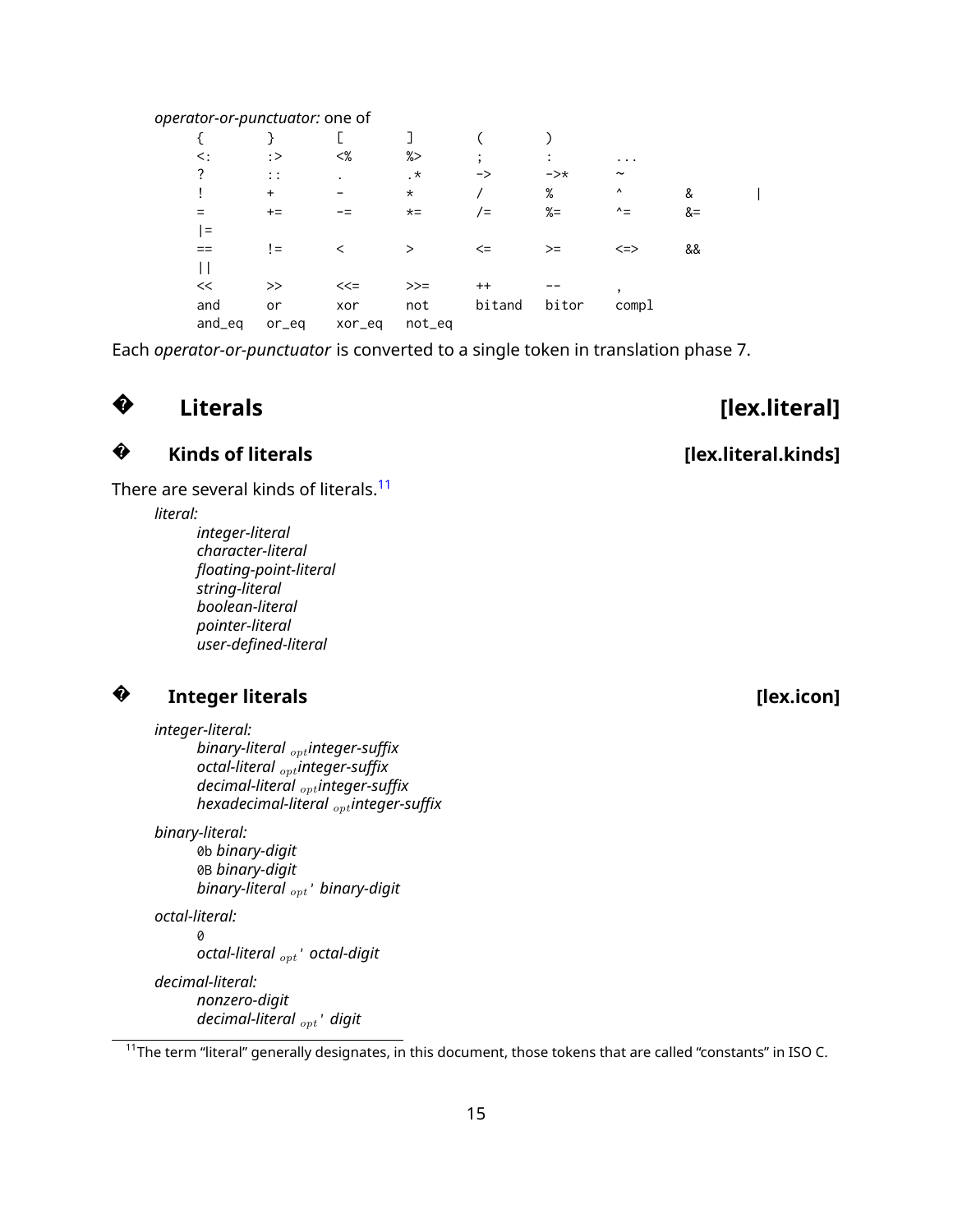```
hexadecimal-literal:
      hexadecimal-prefix hexadecimal-digit-sequence
binary-digit: one of
      0 1
octal-digit: one of
      0 1 2 3 4 5 6 7
nonzero-digit: one of
      1 2 3 4 5 6 7 8 9
hexadecimal-prefix: one of
      0x 0X
hexadecimal-digit-sequence:
      hexadecimal-digit
      hexadecimal-digit-sequence opt' hexadecimal-digit
hexadecimal-digit: one of
      0 1 2 3 4 5 6 7 8 9
      a b c d e f
      A B C D E F
integer-suffix:
      unsigned-suffix optlong-suffix
      unsigned-suffix optlong-long-suffix
      long-suffix optunsigned-suffix
      long-long-suffix optunsigned-suffix
unsigned-suffix: one of
      u U
long-suffix: one of
      l L
long-long-suffix: one of
      ll LL
```
In an *integer-literal*, the sequence of *binary-digit* s, *octal-digit* s, *digit* s, or *hexadecimal-digit* s is interpreted as a base *N* integer as shown in table ; the lexically first digit of the sequence of digits is the most significant. [ *Note:* The prefix and any optional separating single quotes are ignored when determining the value. *— end note* ]

| Kind of <i>integer-literal</i> base $N$ |    |
|-----------------------------------------|----|
| binary-literal                          |    |
| octal-literal                           | 8  |
| decimal-literal                         | 10 |
| hexadecimal-literal                     | 16 |

Table 5: Base of *integer-literal*s

The *hexadecimal-digit* s a through f and A through F have decimal values ten through fifteen. [ *Example:* The number twelve can be written 12, 014, 0XC, or 0b1100. The *integer-literal* s 1048576, 1'048'576, 0X100000, 0x10'0000, and 0'004'000'000 all have the same value. *— end example* ]

The type of an *integer-literal* is the first type in the list in corresponding to its optional *integersuffix* in which its value can be represented. An *integer-literal* is a prvalue.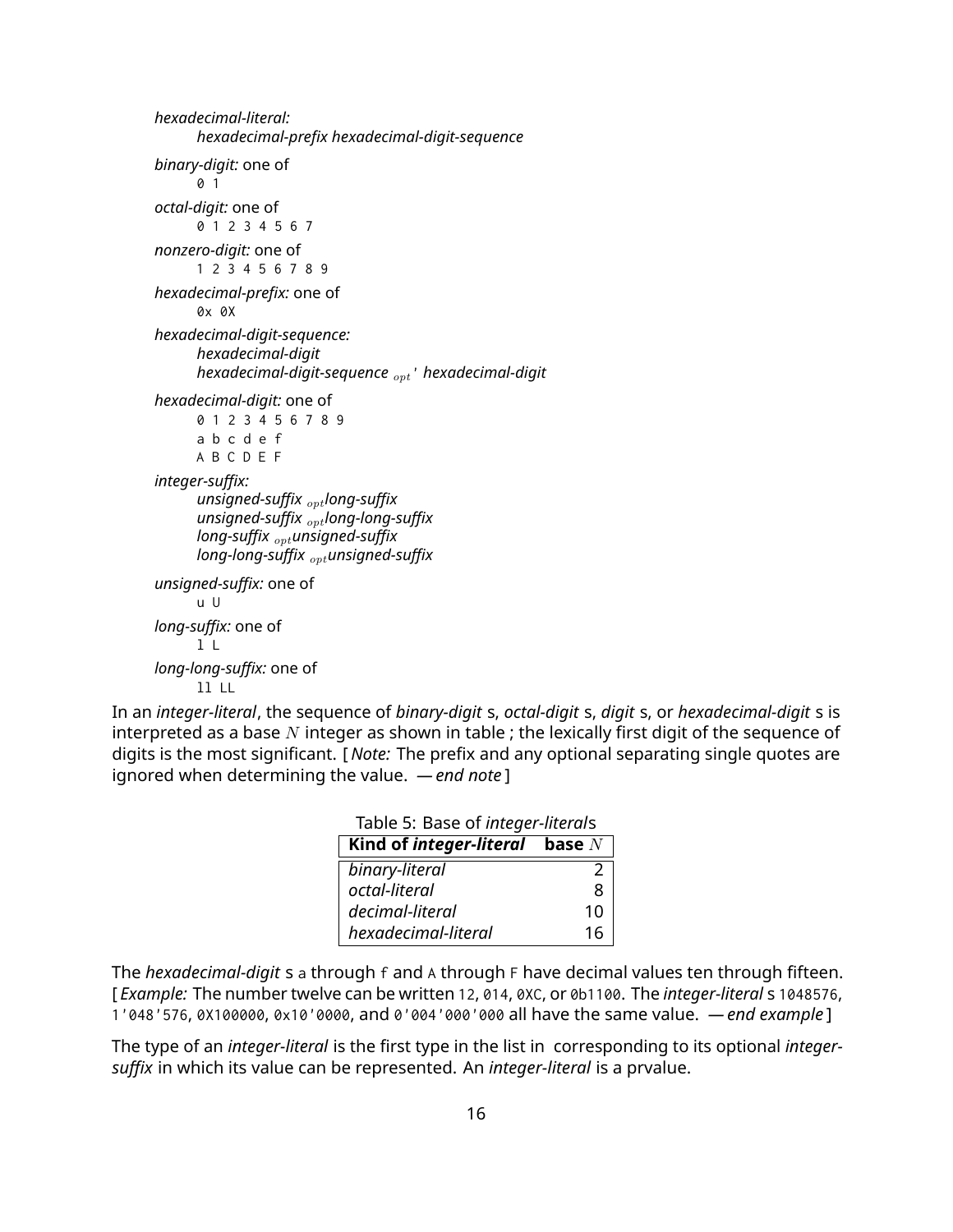| integer-suffix | decimal-literal        | integer-literal other than decimal-literal |
|----------------|------------------------|--------------------------------------------|
| none           | int                    | int                                        |
|                | long int               | unsigned int                               |
|                | long long int          | long int                                   |
|                |                        | unsigned long int                          |
|                |                        | long long int                              |
|                |                        | unsigned long long int                     |
| u or U         | unsigned int           | unsigned int                               |
|                | unsigned long int      | unsigned long int                          |
|                | unsigned long long int | unsigned long long int                     |
| $1$ or $L$     | long int               | long int                                   |
|                | long long int          | unsigned long int                          |
|                |                        | long long int                              |
|                |                        | unsigned long long int                     |
| Both u or U    | unsigned long int      | unsigned long int                          |
| and $l$ or $L$ | unsigned long long int | unsigned long long int                     |
| 11 or LL       | long long int          | long long int                              |
|                |                        | unsigned long long int                     |
| Both u or U    | unsigned long long int | unsigned long long int                     |
| and 11 or LL   |                        |                                            |

Table 6: Types of *integer-literal* s

If an *integer-literal* cannot be represented by any type in its list and an extended integer type can represent its value, it may have that extended integer type. If all of the types in the list for the *integer-literal* are signed, the extended integer type shall be signed. If all of the types in the list for the *integer-literal* are unsigned, the extended integer type shall be unsigned. If the list contains both signed and unsigned types, the extended integer type may be signed or unsigned. A program is ill-formed if one of its translation units contains an *integer-literal* that cannot be represented by any of the allowed types.

## **?**

## **Character literals [lex.ccon]**

*character-literal: optencoding-prefix* ' *c-char-sequence* '

*encoding-prefix:* one of u8 u U L *c-char-sequence: c-char*

*c-char-sequence c-char*

### *c-char:*

any member of the basic source character set codepoint except the single-quote ', backslash \, or new-line character *escape-sequence universal-character-name*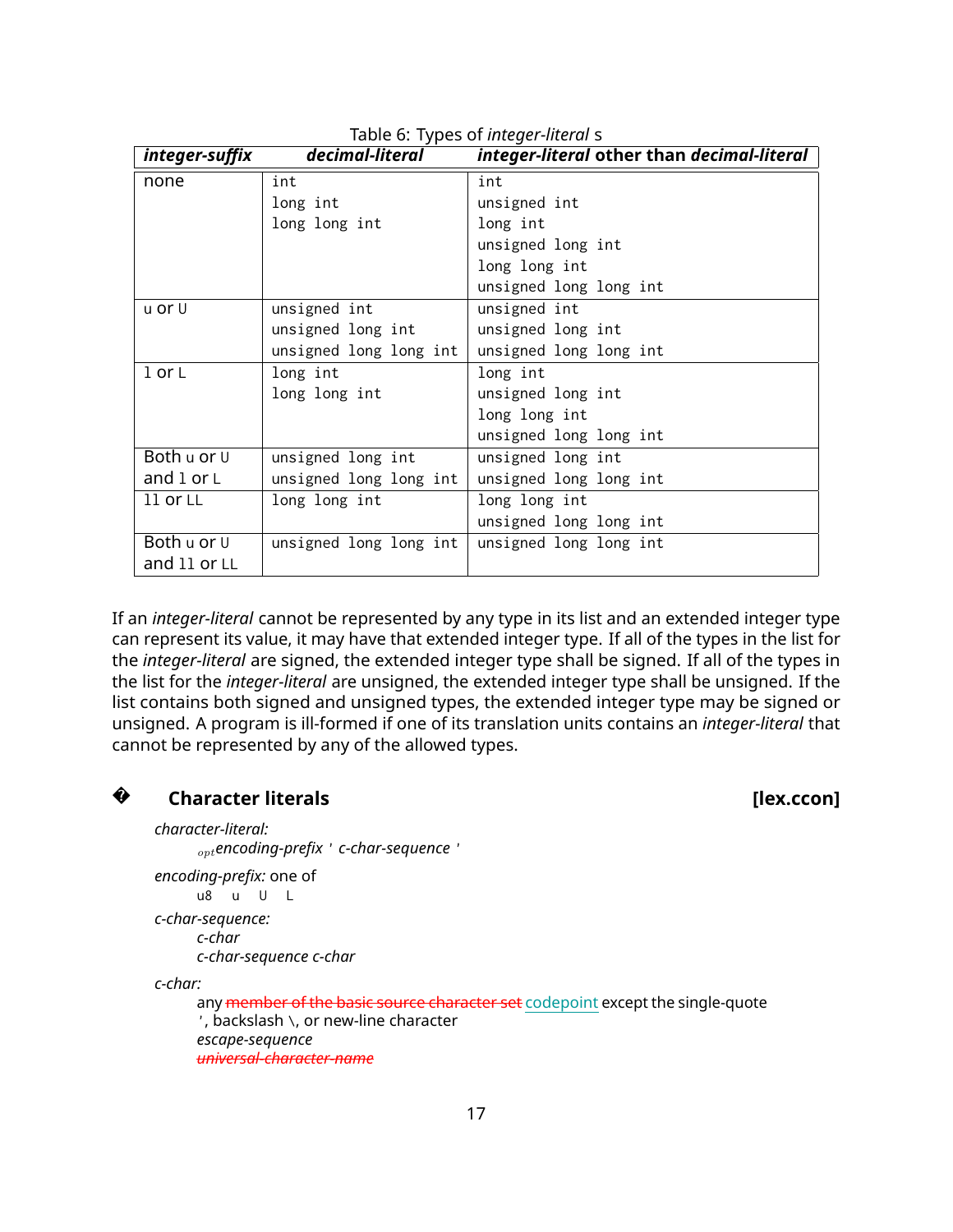*escape-sequence: simple-escape-sequence numeric-escape-sequence octal-escape-sequence hexadecimal-escape-sequence*

*simple-escape-sequence:* one of

 $\setminus'$   $\setminus''$   $\setminus?$   $\setminus\setminus$ \a \b \f \n \r \t \v

*numeric-escape-sequence: octal-escape-sequence hexadecimal-escape-sequence*

*octal-escape-sequence:* \ *octal-digit* \ *octal-digit octal-digit* \ *octal-digit octal-digit octal-digit*

*hexadecimal-escape-sequence:* \x *hexadecimal-digit hexadecimal-escape-sequence hexadecimal-digit*

Table X specifies the kinds of *character-literals* and their properties. The type of a characterliteral is the associated code unit type. Each *character-literal* kind has an associated encoding and an associated characters set. [ *Note:* A single *character-literal* may not be able to encode all members of its associated characters set. *— end note* ] *multicharacter literals* are distinguished from *ordinary character literals* by the presence of a *c-char-sequence* that contains more than one *c-char*; *multicharacter literals* are conditionally supported.

| Kind                       | $encoding-prefix$ | code unit type | character encoding      | example |
|----------------------------|-------------------|----------------|-------------------------|---------|
| ordinary character literal | none              | char           | execution encoding      |         |
| multicharacter literal     | none              | char           | implementation-defined  | '123'   |
| wide character literal     | none              | wchar_t        | execution wide-encoding | L'w'    |
| UTF-8 character literal    | u8                | char8_t        | UTF-8                   | u8'v'   |
| UTF-16 character literal   | u                 | char16_t       | <b>UTF-16</b>           | u'v'    |
| UTF-32 character literal   |                   | char32_t       | <b>UTF-32</b>           | U'v'    |

Table 7: Types of *character-literal* s

The value of a character literal is as follows.

- The value of a *multicharacter literal* is implementation defined.
- The value of a *character literal* consisting of a single *basic-c-char* or *character-escapesequence* is the code unit value of the specified codepoint encoded with the character literal's associated character encoding.
- The value of a character literal consisting of multiple basic-c-char is the code unit value of a single code point representing the same abstract character as the literal's *c-charsequence*.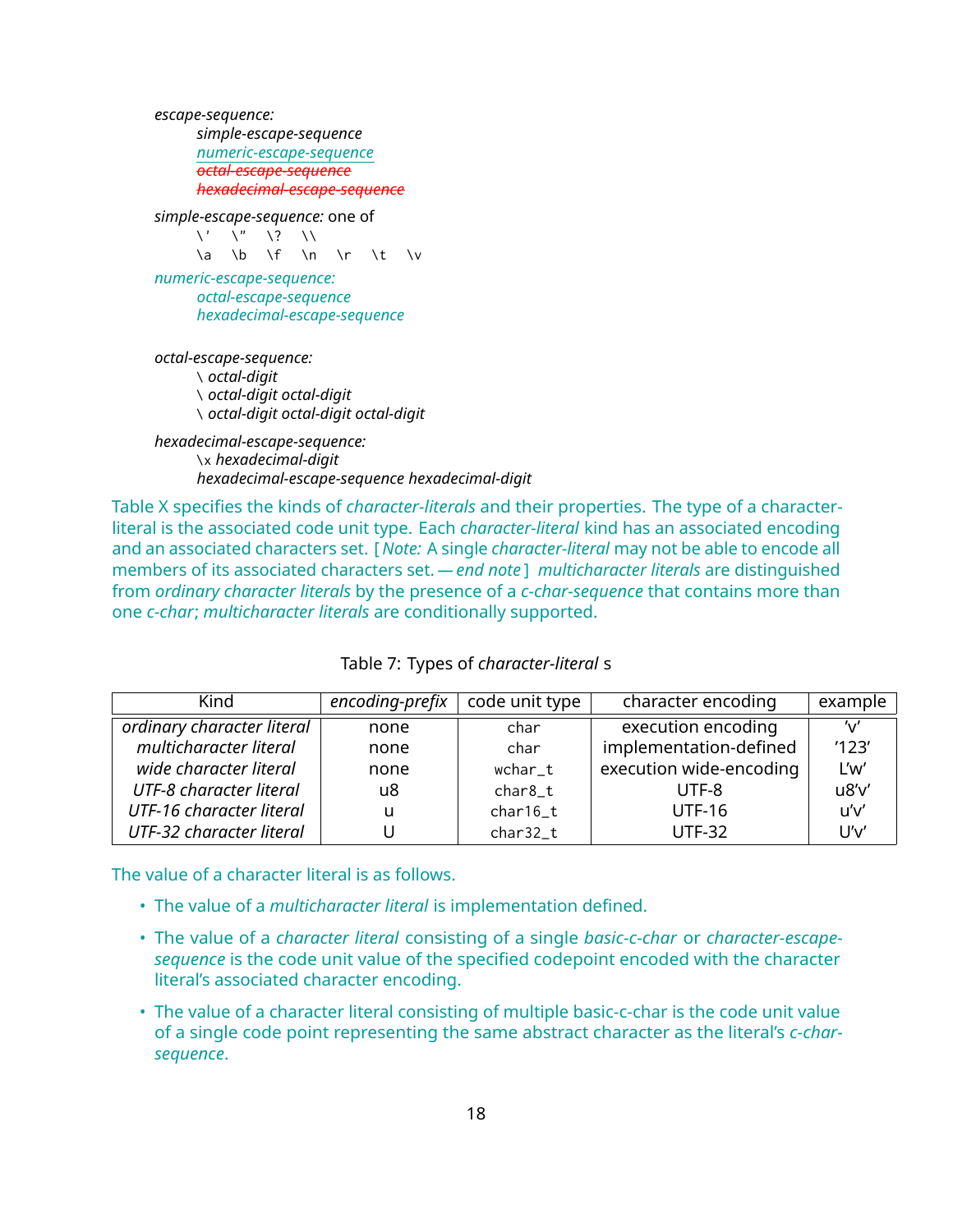• The value of a character literal consisting of a single numeric-escape-sequence is the numeric value of the octal or hexadecimal number. There is no limit to the number of digits in a hexadecimal sequence. A sequence of octal or hexadecimal digits is terminated by the first character that is not an octal digit or a hexadecimal digit, respectively. If the numeric value exceeds the range of the character literal's associated code unit type, then, the character literal is ill-formed.

A character literal whose associated character set is the Unicode character set and consisting of multiple basic-c-char or character-escape-sequence is ill-formed.

If a *character literal* that is not a *multicharacter literal* cannot be represented in a single code unit of that *character literal*'s associated encoding, the program is ill-formed.

A *character-literal* that does not begin with u8, u, U, or L is an *ordinary character literal*. An ordinary character literal that contains a single *c-char* representable in the execution character set has type char, with value equal to the numerical value of the encoding of the *c-char* in the execution character set. An ordinary character literal that contains more than one *c-char* is a *multicharacter literal*. A multicharacter literal, or an ordinary character literal containing a single *c-char* not representable in the execution character set, is conditionally-supported, has type int, and has an implementation-defined value.

A *character-literal* that begins with u8, such as u8'w', is a *character-literal* of type char8\_t, known as a *UTF-8 character literal*. The value of a UTF-8 character literal is equal to its ISO/IEC 10646 code point value, provided that the code point value can be encoded as a single UTF-8 code unit. [ *Note:* That is, provided the code point value is in the range [0*,* 7F] (hexadecimal). *— end note* ] If the value is not representable with a single UTF-8 code unit, the program is ill-formed. A UTF-8 character literal containing multiple *c-char*s is ill-formed.

A *character-literal* that begins with the letter u, such as u'x', is a *character-literal* of type char16\_ t, known as a *UTF-16 character literal*. The value of a UTF-16 character literal is equal to its ISO/IEC 10646 code point value, provided that the code point value is representable with a single 16-bit code unit. [ *Note:* That is, provided the code point value is in the range [0*,* FFFF] (hexadecimal). *— end note* ] If the value is not representable with a single 16-bit code unit, the program is ill-formed. A UTF-16 character literal containing multiple *c-char*s is ill-formed.

A *character-literal* that begins with the letter U, such as U'y', is a *character-literal* of type char32\_ t, known as a *UTF-32 character literal*. The value of a UTF-32 character literal containing a single *c-char* is equal to its ISO/IEC 10646 code point value. A UTF-32 character literal containing multiple *c-char*s is ill-formed.

A *character-literal* that begins with the letter L, such as L'z', is a *wide-character literal*. A wide-character literal has type wchar\_t.<sup>[12](#page-18-0)</sup> The value of a wide-character literal containing a single *c-char* has value equal to the numerical value of the encoding of the *c-char* in the execution wide-character set, unless the *c-char* has no representation in the execution wide-character set, in which case the value is implementation-defined. [ *Note:* The type wchar\_t is able to represent all members of the execution wide-character set (see **??**). *— end note* ] The value of a wide-character literal containing multiple *c-char*s is implementation-defined.

<span id="page-18-0"></span> $12$ They are intended for character sets where a character does not fit into a single byte.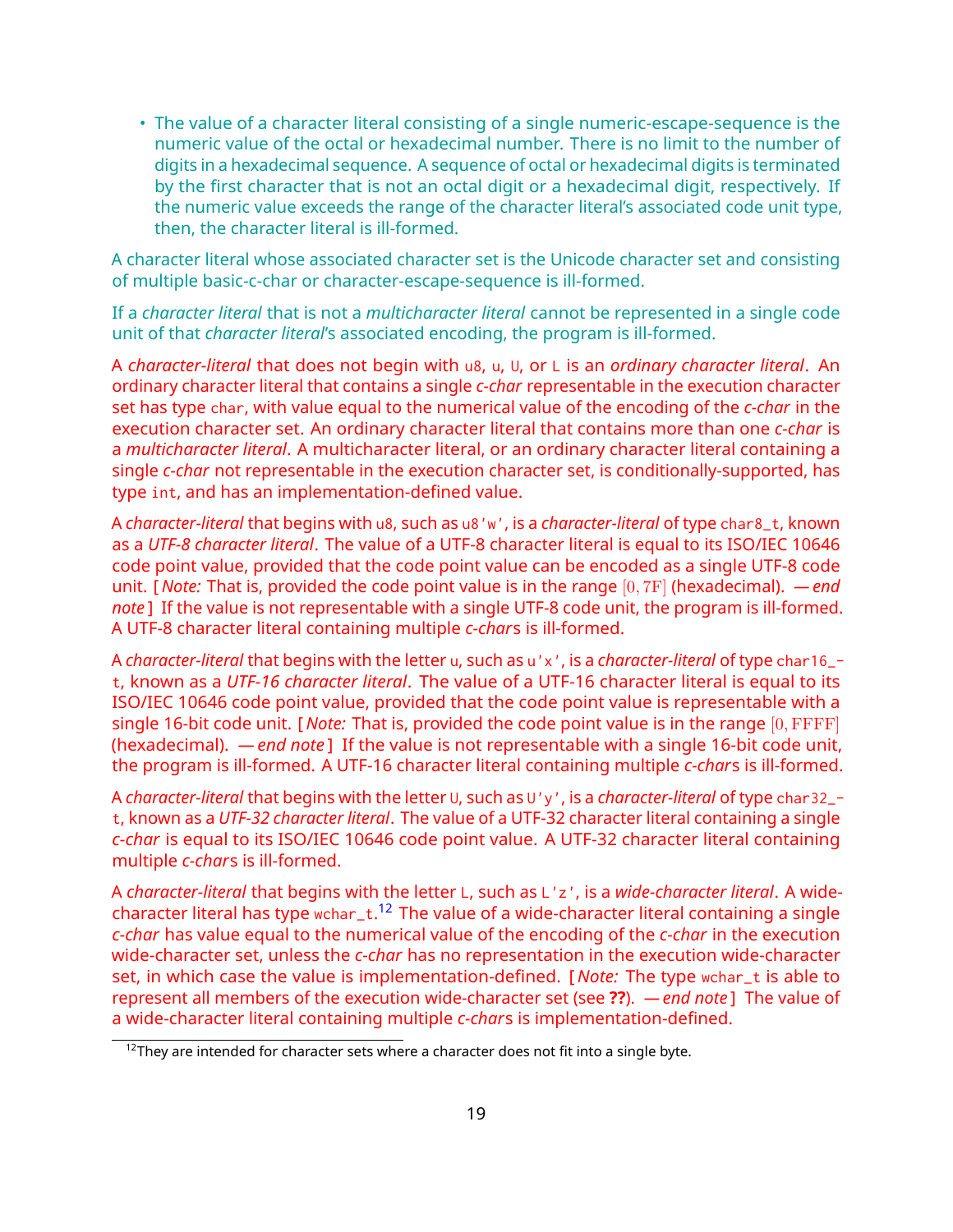Certain non-graphic characters, the single quote ', the double quote ", the question mark ?, and the backslash \, can be represented according to [lex.ccon.esc]. The double quote " and the question mark ?, can be represented as themselves or by the escape sequences \" and \? respectively, but the single quote ' and the backslash \ shall be represented by the escape sequences \' and \\ respectively. Escape sequences in which the character following the backslash is not listed in are conditionally-supported, with implementation-defined semantics. An escape sequence specifies a single character.

The character specified by a simple-escape-sequence is specified in table  $8^{13}.$  $8^{13}.$  $8^{13}.$ 

| Table of E Simple escape sequences  |                      |               |  |  |  |  |
|-------------------------------------|----------------------|---------------|--|--|--|--|
| new-line NEW LINE                   | <b>NL(LF)</b> U+000A | $\n\vee$ n    |  |  |  |  |
| horizontal tab CHARACTER TABULATION | <b>HT U+0009</b>     | ١t            |  |  |  |  |
| <b>vertical tab LINE TABULATION</b> | <b>VT U+000B</b>     | ۱v            |  |  |  |  |
| backspace BACKSPACE                 | <b>BS</b> U+0008     | ١b            |  |  |  |  |
| carriage return CARRIAGE RETURN     | <b>CR U+000D</b>     | ۱r            |  |  |  |  |
| form feed FORM FEED                 | <b>FF U+000C</b>     | $\setminus f$ |  |  |  |  |
| alert BELL                          | <b>BEL U+0007</b>    | ۱a            |  |  |  |  |
| backslash REVERSE SOLIDUS           |                      | ۱۱            |  |  |  |  |
| question mark QUESTION MARK         |                      | $\sqrt{2}$    |  |  |  |  |
| single quote APOSTROPHE             |                      | $\sqrt{ }$    |  |  |  |  |
| double quote QUOTATION MARK         | $\mathbf{r}$         | \ "           |  |  |  |  |
| octal number                        | <del>-000 -</del>    | $\lambda$ 000 |  |  |  |  |
| hex number                          | hhh                  | $\star$ hhh   |  |  |  |  |

Table 8: E Simple escape sequences

The escape \ooo consists of the backslash followed by one, two, or three octal digits that are taken to specify the value of the desired character. The escape \xhhh consists of the backslash followed by x followed by one or more hexadecimal digits that are taken to specify the value of the desired character. There is no limit to the number of digits in a hexadecimal sequence. A sequence of octal or hexadecimal digits is terminated by the first character that is not an octal digit or a hexadecimal digit, respectively. The value of a *character-literal* is implementation-defined if it falls outside of the implementation-defined range defined for char (for *character-literal* s with no prefix) or wchar\_t (for *character-literal* s prefixed by L). [ *Note:* If the value of a *character-literal* prefixed by u, u8, or U is outside the range defined for its type, the program is ill-formed. *— end note* ]

A *universal-character-name* is translated to the encoding, in the appropriate execution character set, of the character named. If there is no such encoding, the *universal-character-name* is translated to an implementation-defined encoding. [ *Note:* In translation phase 1, a *universalcharacter-name* is introduced whenever an actual extended character is encountered in the source text. Therefore, all extended characters are described in terms of *universal-charactername*s. However, the actual compiler implementation may use its own native character set, so long as the same results are obtained. *— end note* ]

<span id="page-19-0"></span><sup>&</sup>lt;sup>13</sup>Using an escape sequence for a question mark is supported for compatibility with ISO C<sup>++</sup> 2014 and ISO C.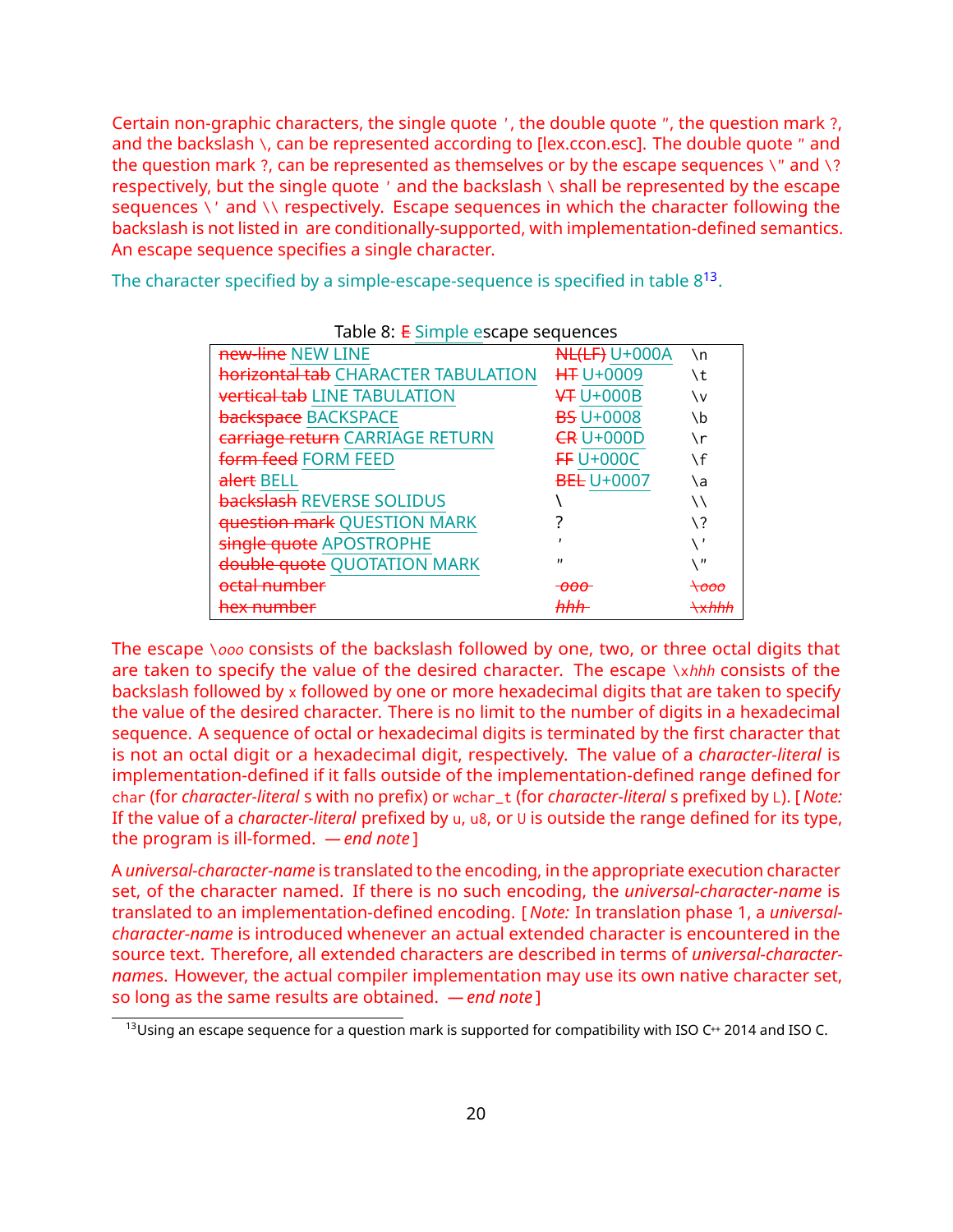### **?**Floating-point literals **Executive Executive Conducts** [lex.fcon]

```
floating-point-literal:
      decimal-floating-point-literal
      hexadecimal-floating-point-literal
decimal-floating-point-literal:
      fractional-constant optexponent-part optfloating-point-suffix
      digit-sequence exponent-part optfloating-point-suffix
hexadecimal-floating-point-literal:
      hexadecimal-prefix hexadecimal-fractional-constant binary-exponent-part
      optfloating-point-suffix
      hexadecimal-prefix hexadecimal-digit-sequence binary-exponent-part optfloating-
      point-suffix
fractional-constant:
      optdigit-sequence . digit-sequence
      digit-sequence .
hexadecimal-fractional-constant:
      opthexadecimal-digit-sequence . hexadecimal-digit-sequence
      hexadecimal-digit-sequence .
exponent-part:
      e optsign digit-sequence
      E optsign digit-sequence
binary-exponent-part:
      p optsign digit-sequence
      P optsign digit-sequence
sign: one of
      + -
digit-sequence:
      digit
      digit-sequence opt' digit
floating-point-suffix: one of
      f l F L
```
The type of a *floating-point-literal* is determined by its *floating-point-suffix* as specified in .

| $\vert$ floating-point-suffix | type        |
|-------------------------------|-------------|
| none                          | double      |
| f or $F$                      | float       |
| lorl                          | long double |

Table 9: Types of *floating-point-literal*s

The *significand* of a *floating-point-literal* is the *fractional-constant* or *digit-sequence* of a *decimalfloating-point-literal* or the *hexadecimal-fractional-constant* or *hexadecimal-digit-sequence* of a *hexadecimal-floating-point-literal*. In the significand, the sequence of *digit* s or *hexadecimaldigit* s and optional period are interpreted as a base *N* real number *s*, where *N* is 10 for a *decimal-floating-point-literal* and 16 for a *hexadecimal-floating-point-literal*. [ *Note:* Any optional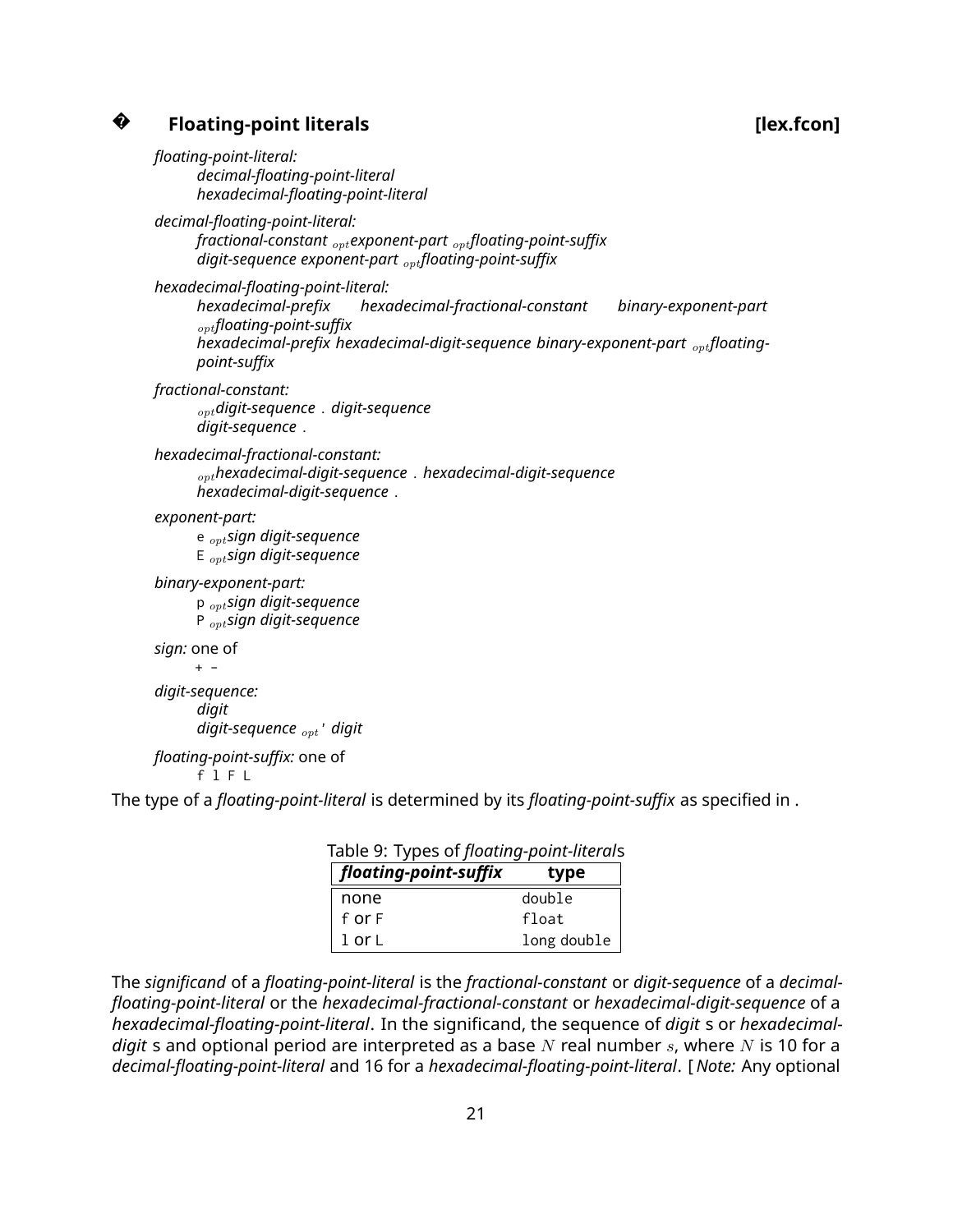separating single quotes are ignored when determining the value. *— end note* ] If an *exponentpart* or *binary-exponent-part* is present, the exponent *e* of the *floating-point-literal* is the result of interpreting the sequence of an optional *sign* and the *digit* s as a base 10 integer. Otherwise, the exponent  $e$  is 0. The scaled value of the literal is  $s \times 10^e$  for a *decimal-floating-pointliteral* and *s* × 2 *e* for a *hexadecimal-floating-point-literal*. [ *Example:* The *floating-point-literal*s 49.625 and 0xC.68p+2 have the same value. The *floating-point-literal*s 1.602'176'565e-19 and 1.602176565e-19 have the same value. *— end example* ]

If the scaled value is not in the range of representable values for its type, the program is ill-formed. Otherwise, the value of a *floating-point-literal* is the scaled value if representable, else the larger or smaller representable value nearest the scaled value, chosen in an implementation-defined manner.

### **?**

**String literals contract to the contract of the contract of the contract of the contract of the contract of the contract of the contract of the contract of the contract of the contract of the contract of the contract of** 

*string-literal:*

*optencoding-prefix* " *opts-char-sequence* " *optencoding-prefix* R *raw-string*

*s-char-sequence:*

*s-char s-char-sequence s-char*

*s-char:*

any member of the basic source character set codepoint except the doublequote ", backslash \, or new-line character *escape-sequence universal-character-name*

*raw-string:*

" *optd-char-sequence* ( *optr-char-sequence* ) *optd-char-sequence* "

*r-char-sequence:*

*r-char*

*r-char-sequence r-char*

*r-char:*

any member of the basic source character set codepoint, except a right parenthesis ) followed by

the initial *d-char-sequence* (which may be empty) followed by a double quote ".

*d-char-sequence: d-char d-char-sequence d-char*

*d-char:*

any member of the basic source character set codepoint except:

space, the left parenthesis (, the right parenthesis), the backslash \, and the control characters

representing horizontal tab, vertical tab, form feed, and newline.

A *string-literal* that has an R in the prefix is a *raw string literal*. The *d-char-sequence* serves as a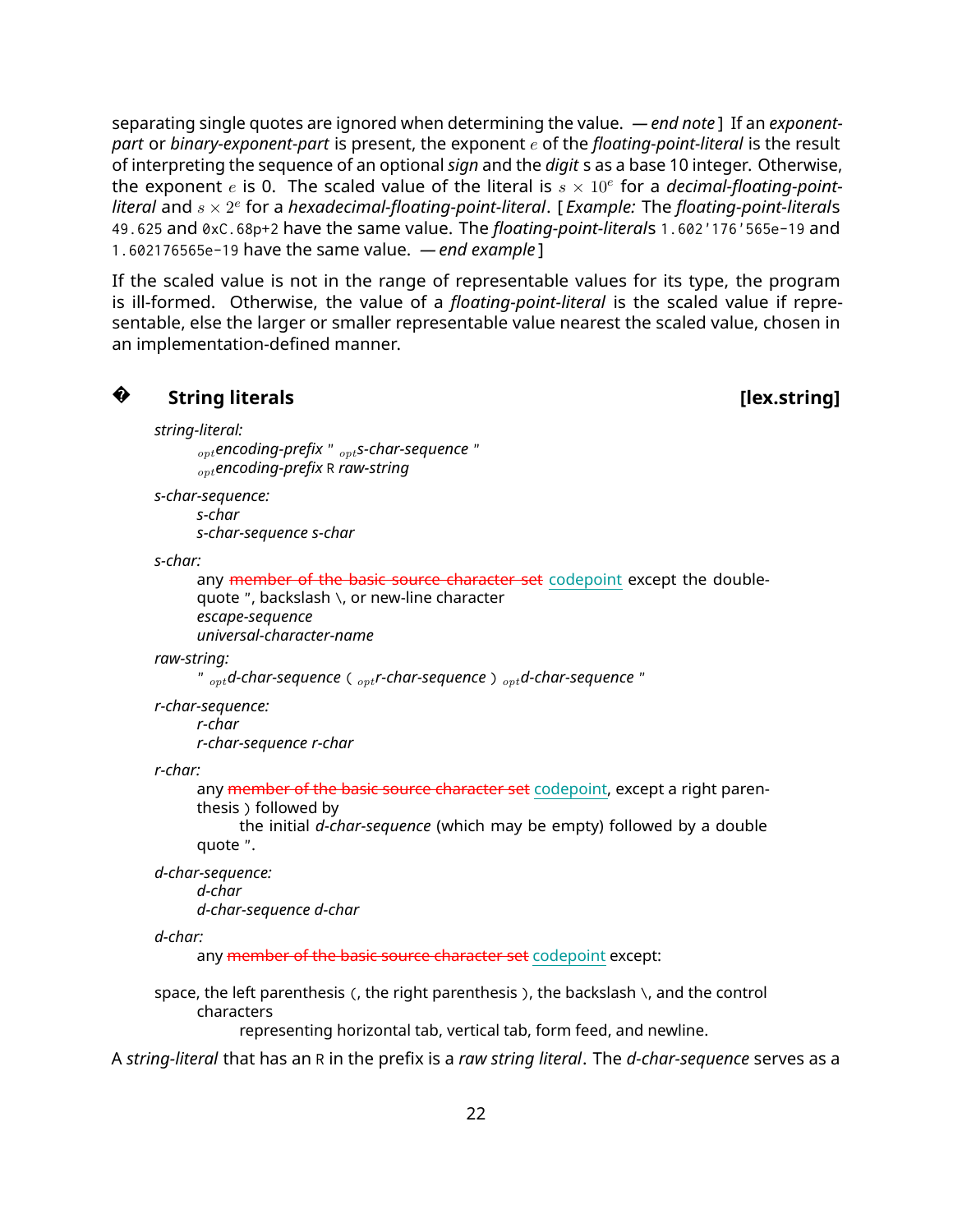delimiter. The terminating *d-char-sequence* of a *raw-string* is the same sequence of characters as the initial *d-char-sequence*. A *d-char-sequence* shall consist of at most 16 characters.

[*Note:* The characters '(' and ')' are permitted in a *raw-string*. Thus, R"delimiter((a|b))delimiter" is equivalent to "(a|b)". *— end note* ]

[ *Note:* A source-file new-line in a raw string literal results in a new-line in the resulting execution string literal. Assuming no whitespace at the beginning of lines in the following example, the assert will succeed:

```
const char* p = R''(a)b
c)";
assert(std::strcmp(p, "a\\\nb\nc") == 0);
```
*— end note* ]

[ *Example:* The raw string

R"a(  $\lambda$ a" )a"

is equivalent to "\n)\\\na\"\n". The raw string

$$
R''(x = "\\ 'y\\ '''')''
$$

is equivalent to " $x = \langle \langle \langle \cdot \rangle \rangle \langle \langle \cdot \rangle \rangle \langle \cdot \rangle \langle \cdot \rangle \langle \cdot \rangle$ ". — *end example* ]

Table X specifies the kinds of *string-literal* s and their properties.

| Kind                         | encoding-prefix $\vert$ code type |          | character encoding      | examples          |
|------------------------------|-----------------------------------|----------|-------------------------|-------------------|
| ordinary string literal      | none                              | char     | execution encoding      | $^{\prime\prime}$ |
| wide string literal          | none                              | wchar_t  | execution wide-encoding | L'w'              |
| UTF-8 string literal         | u8                                | char8_t  | UTF-8                   | u8'v'             |
| <b>UTF-16 string literal</b> |                                   | char16_t | <b>UTF-16</b>           | u'v'              |
| UTF-32 string literal        |                                   | char32_t | <b>UTF-32</b>           | U'v'              |

Table 10: Types of *character-literal* s

After translation phase 6, a *string-literal* that does not begin with an *encoding-prefix* is an *ordinary string literal*. An ordinary string literal has type "array of *n* const char" where *n* is the size of the string as defined below, has static storage duration, and is initialized with the given characters.

A *string-literal* that begins with u8, such as u8"asdf", is a *UTF-8 string literal*. A UTF-8 string literal has type "array of *n* const char8\_t", where *n* is the size of the string as defined below;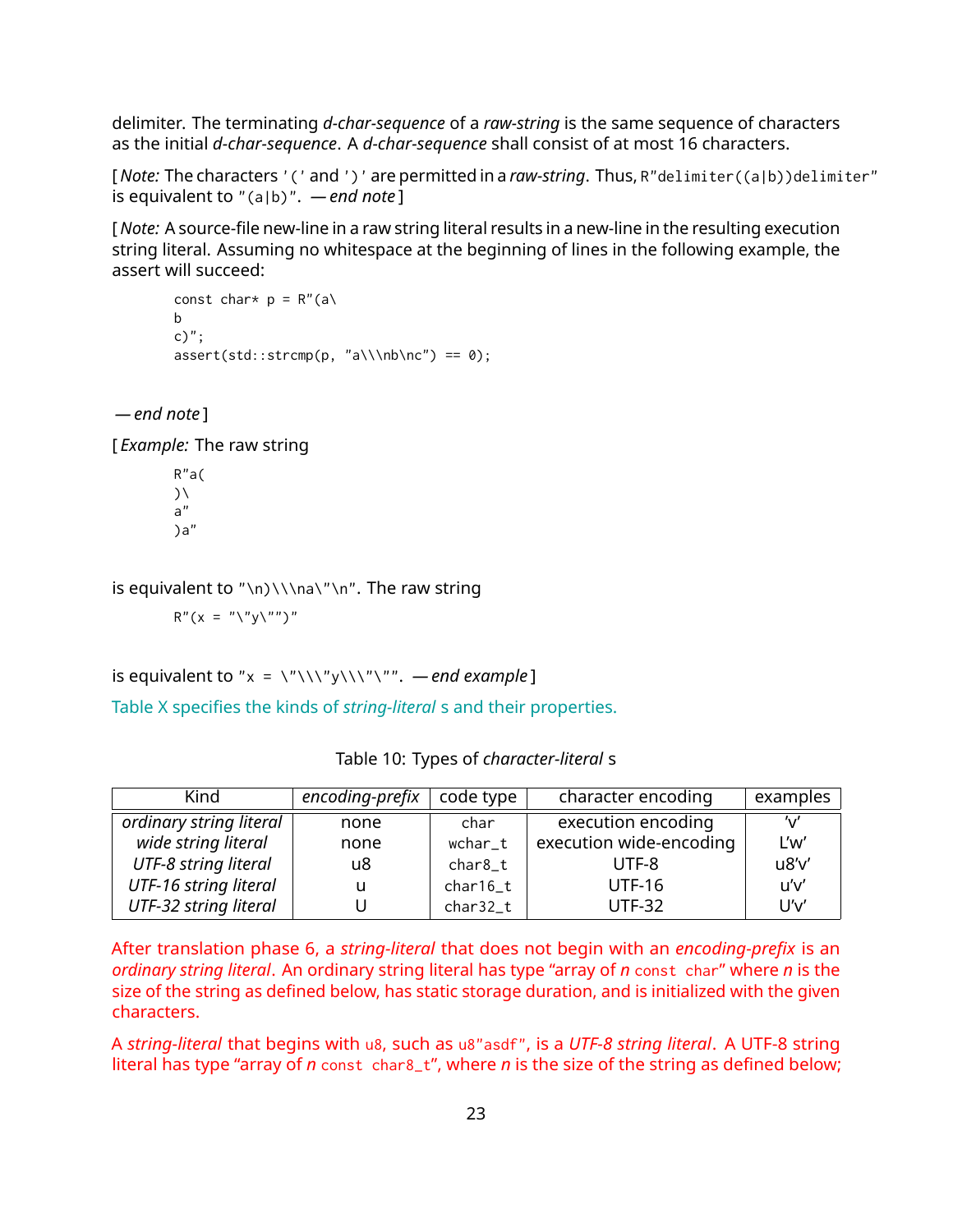each successive element of the object representation has the value of the corresponding code unit of the UTF-8 encoding of the string.

Ordinary string literals and UTF-8 string literals are also referred to as narrow string literals.

String literal objects are initialized with the sequence of code unit values corresponding to the string-literal's as follows:

- If the string literal associated character set is the Unicode character set, each basic-schar, r-char, character-escape-sequence are encoded to a code unit sequence using the string-literal's associated character encoding.
- Otherwise, codepoint in the *s-char-sequence* is mapped to a sequence of code units representing the same abstract character in the string literal's associated encoding. If an abstract character lacks representation in the associated character set the program is ill formed.
- Each numeric-escape-sequence ([lex.ccon]) contributes a single code unit value with the numeric value of the octal or hexadecimal number. There is no limit to the number of digits in a hexadecimal sequence. A sequence of octal or hexadecimal digits is terminated by the first character that is not an octal digit or a hexadecimal digit, respectively. If the numeric value exceeds the range of the string-literal's code unit type, then the string-literal is ill-formed.

A *string-literal* that begins with u, such as u"asdf", is a *UTF-16 string literal*. A UTF-16 string literal has type "array of *n* const char16\_t", where *n* is the size of the string as defined below; each successive element of the array has the value of the corresponding code unit of the UTF-16 encoding of the string. [ *Note:* A single *c-char* may produce more than one char16\_t character in the form of surrogate pairs. A surrogate pair is a representation for a single code point as a sequence of two 16-bit code units. *— end note* ]

A *string-literal* that begins with U, such as U"asdf", is a *UTF-32 string literal*. A UTF-32 string literal has type "array of *n* const char32\_t", where *n* is the size of the string as defined below; each successive element of the array has the value of the corresponding code unit of the UTF-32 encoding of the string.

A *string-literal* that begins with L, such as L"asdf", is a *wide string literal*. A wide string literal has type "array of *n* const wchar\_t", where *n* is the size of the string as defined below; it is initialized with the given characters.

In translation phase 6, adjacent *string-literal*s are concatenated. If both *string-literal*s have the same *encoding-prefix*, the resulting concatenated *string-literal* has that *encoding-prefix*. If one *string-literal* has no *encoding-prefix*, it is treated as a *string-literal* of the same *encodingprefix* as the other operand. If a UTF-8 string literal token is adjacent to a wide string literal token, the program is ill-formed. Any other concatenations are conditionally-supported with implementation-defined behavior. [ *Note:* This concatenation is an interpretation, not a conversion. Because the interpretation happens in translation phase 6 (after each character from a *string-literal* has been translated into a value from the appropriate character set after the string literal contents have been encoded in the string-literal's associated character encoding),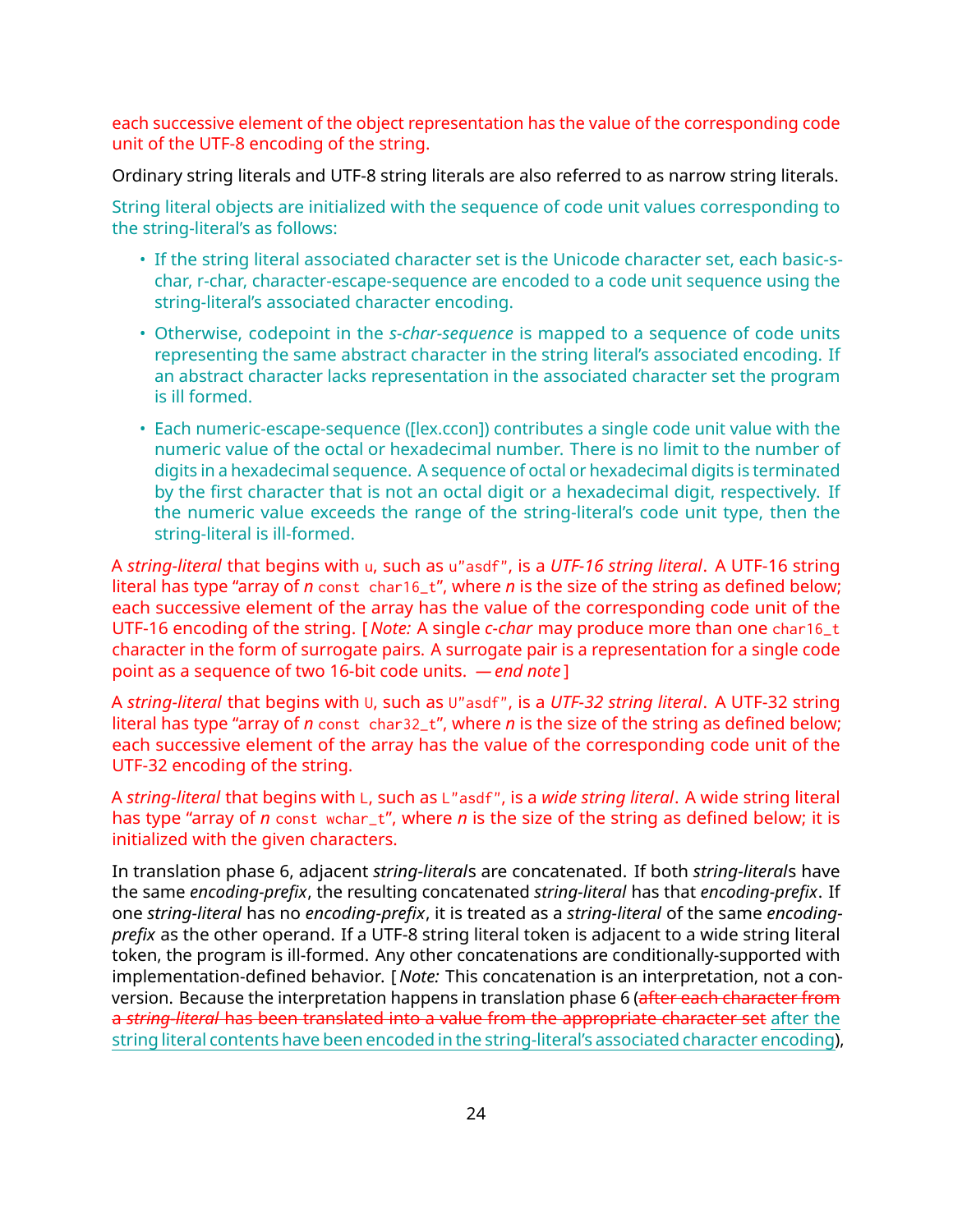a *string-literal*'s initial rawness has no effect on the interpretation or well-formedness of the concatenation. *— end note* ] has some examples of valid concatenations.

| Source | Means          |  | Source Means                                        | Source | Means                  |
|--------|----------------|--|-----------------------------------------------------|--------|------------------------|
|        |                |  | u"a" u"b" u"ab"   U"a" U"b" U"ab"   L"a" L"b" L"ab" |        |                        |
| ' u"a" | "b" u"ab"      |  | U"a" "b" U"ab"                                      |        | $\vert$ L"a" "b" L"ab" |
|        | "a" u"b" u"ab" |  | "a" U"b" U"ab"                                      |        | "a" L"b" L"ab"         |

Table 11: String literal concatenations

Characters in concatenated strings are kept distinct.

### [ *Example:*

"\xA" "B"

contains the two characters '\xA' and 'B' after concatenation (and not the single hexadecimal character '\xAB'). *— end example* ]

After any necessary concatenation, in translation phase  $7, \frac{1}{9}$  a null code unit is appended to every *string-literal* so that programs that scan a string can find its end.

Escape sequences and *universal-character-name*s in non-raw string literals have the same meaning as in *character-literal* s, except that the single quote ' is representable either by itself or by the escape sequence \', and the double quote " shall be preceded by a \, and except that a *universal-character-name* in a UTF-16 string literal may yield a surrogate pair. In a narrow string literal, a *universal-character-name* may map to more than one char or char8\_t element due to *multibyte encoding*. The size of a char32\_t or wide string literal is the total number of escape sequences, *universal-character-name*s, and other characters, plus one for the terminating U'\0' or L'\0'. The size of a UTF-16 string literal is the total number of escape sequences, *universal-character-name*s, and other characters, plus one for each character requiring a surrogate pair, plus one for the terminating u'\0'. [ *Note:* The size of a char16\_t string literal is the number of code units, not the number of characters. *— end note* ] [ *Note:* Any *universal-character-name*s are required to correspond to a code point in the range [0*,* D800) or [E000*,* 10FFFF] (hexadecimal). *— end note* ] The size of a narrow string literal is the total number of escape sequences and other characters, plus at least one for the multibyte encoding of each *universal-character-name*, plus one for the terminating '\0'.

The size of a string-literal is the number of code unit in the string literal including the null character appened in phase 7.

Evaluating a *string-literal* results in a string literal object with static storage duration, initialized from the given characters as specified above. Whether all *string-literal* s are distinct (that is, are stored in nonoverlapping objects) and whether successive evaluations of a *string-literal* yield the same or a different object is unspecified. [ *Note:* The effect of attempting to modify a *string-literal* is undefined. *— end note* ]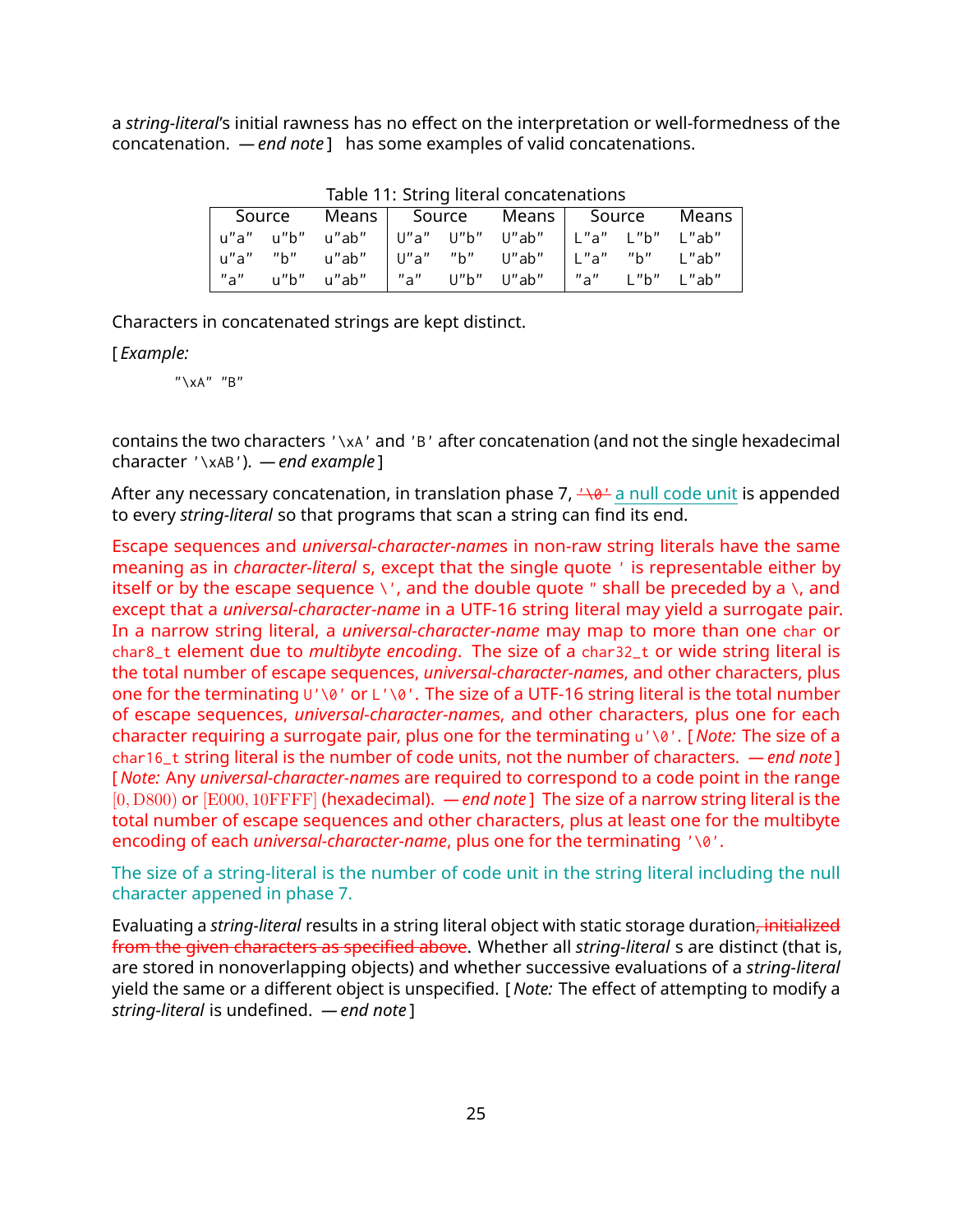## **Boolean literals contract the contract of the contract of the contract of the contract of the contract of the contract of the contract of the contract of the contract of the contract of the contract of the contract of t**

*boolean-literal:* false true

**?**

**?**

**?**

The Boolean literals are the keywords false and true. Such literals are prvalues and have type bool.

**Pointer literals Constanting Constanting (Section 2) Pointer literals Constanting (I)** 

*pointer-literal:* nullptr

The pointer literal is the keyword nullptr. It is a prvalue of type std::nullptr\_t. [ *Note:* std::nullptr\_t is a distinct type that is neither a pointer type nor a pointer-to-member type; rather, a prvalue of this type is a null pointer constant and can be converted to a null pointer value or null member pointer value. See **??** and **??**. *— end note* ]

*user-defined-literal:*

*user-defined-integer-literal user-defined-floating-point-literal user-defined-string-literal user-defined-character-literal*

*user-defined-integer-literal: decimal-literal ud-suffix octal-literal ud-suffix hexadecimal-literal ud-suffix binary-literal ud-suffix*

*user-defined-floating-point-literal: fractional-constant optexponent-part ud-suffix digit-sequence exponent-part ud-suffix hexadecimal-prefix hexadecimal-fractional-constant binary-exponent-part ud-suffix hexadecimal-prefix hexadecimal-digit-sequence binary-exponent-part ud-suffix*

*user-defined-string-literal: string-literal ud-suffix*

*user-defined-character-literal: character-literal ud-suffix*

*ud-suffix: identifier*

If a token matches both *user-defined-literal* and another *literal* kind, it is treated as the latter. [ *Example:* 123\_km is a *user-defined-literal*, but 12LL is an *integer-literal*. *— end example* ] The syntactic non-terminal preceding the *ud-suffix* in a *user-defined-literal* is taken to be the longest sequence of characters that could match that non-terminal.

User-defined literals **and the set of the set of the set of the set of the set of the set of the set of the set o**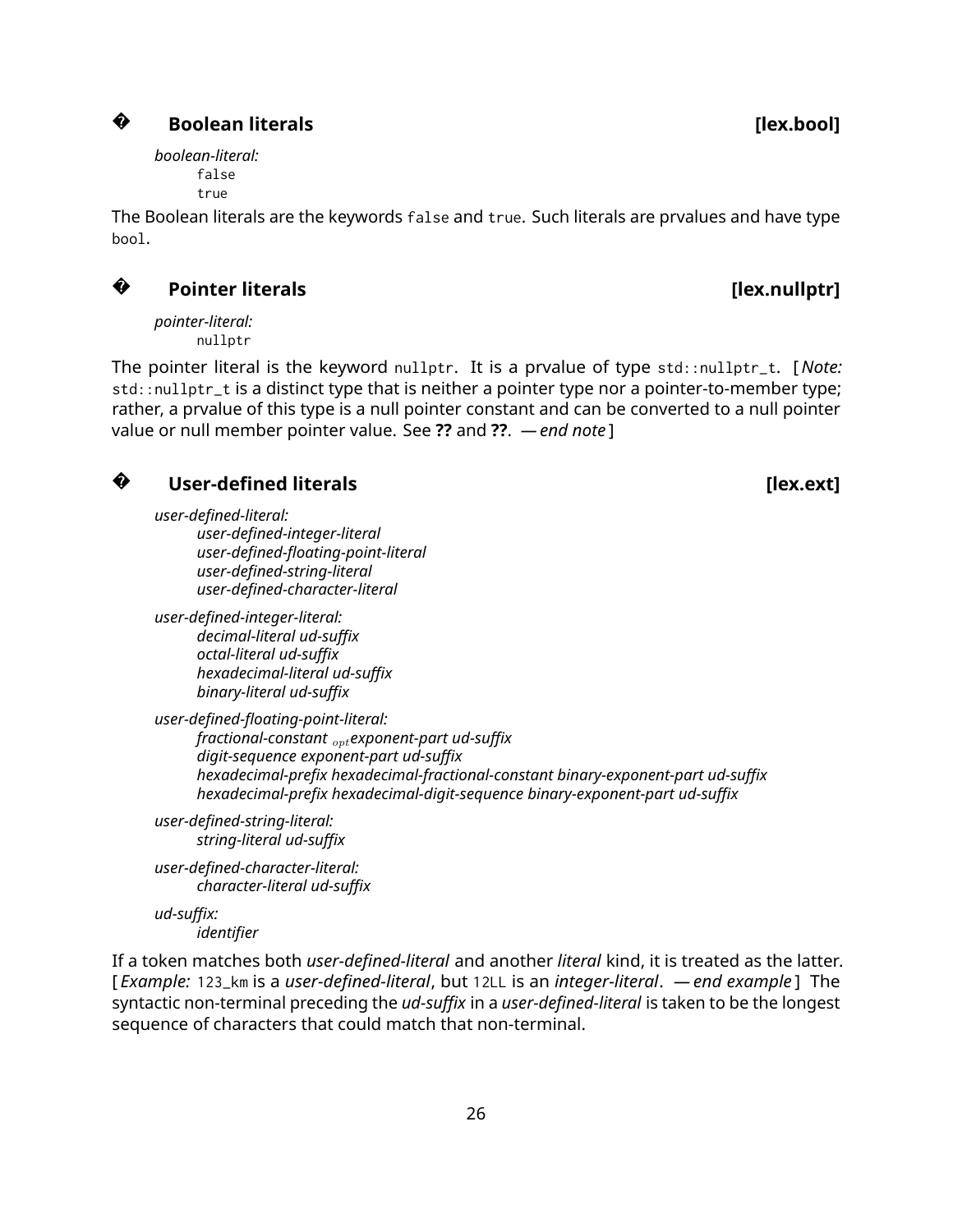A *user-defined-literal* is treated as a call to a literal operator or literal operator template. To determine the form of this call for a given *user-defined-literal L* with *ud-suffix X*, the *literaloperator-id* whose literal suffix identifier is *X* is looked up in the context of *L* using the rules for unqualified name lookup. Let *S* be the set of declarations found by this lookup. *S* shall not be empty.

If *L* is a *user-defined-integer-literal*, let *n* be the literal without its *ud-suffix*. If *S* contains a literal operator with parameter type unsigned long long, the literal *L* is treated as a call of the form

```
operator "" X(nULL)
```
Otherwise, *S* shall contain a raw literal operator or a numeric literal operator template but not both. If *S* contains a raw literal operator, the literal *L* is treated as a call of the form

```
operator " " X("n")
```
Otherwise (*S* contains a numeric literal operator template), *L* is treated as a call of the form

```
operator "" X < c_1', 'c_2', ... 'c_k' > ()
```
where *n* is the source character sequence  $c_1c_2...c_k$ . [Note: The sequence  $c_1c_2...c_k$  can only contain characters from the basic source character set. *— end note* ]

If *L* is a *user-defined-floating-point-literal*, let *f* be the literal without its *ud-suffix*. If *S* contains a literal operator with parameter type long double, the literal *L* is treated as a call of the form

```
operator " " X(fL)
```
Otherwise, *S* shall contain a raw literal operator or a numeric literal operator template but not both. If *S* contains a raw literal operator, the *literal L* is treated as a call of the form

```
operator " " X("f")
```
Otherwise (*S* contains a numeric literal operator template), *L* is treated as a call of the form

```
operator "" X \leq c_1', 'c_2', ... 'c_k'>()
```
where f is the source character sequence  $c_1c_2...c_k$ . [Note: The sequence  $c_1c_2...c_k$  can only contain characters from the basic source character set. *— end note* ]

If *L* is a *user-defined-string-literal*, let *str* be the literal without its *ud-suffix* and let *len* be the number of code units in *str* (i.e., its length excluding the terminating null character). If *S* contains a literal operator template with a non-type template parameter for which *str* is a well-formed *template-argument*, the literal *L* is treated as a call of the form

```
operator "" X<str>()
```
Otherwise, the literal *L* is treated as a call of the form

operator "" <sup>X</sup>(str, len)

If *L* is a *user-defined-character-literal*, let *ch* be the literal without its *ud-suffix*. *S* shall contain a literal operator whose only parameter has the type of *ch* and the literal *L* is treated as a call of the form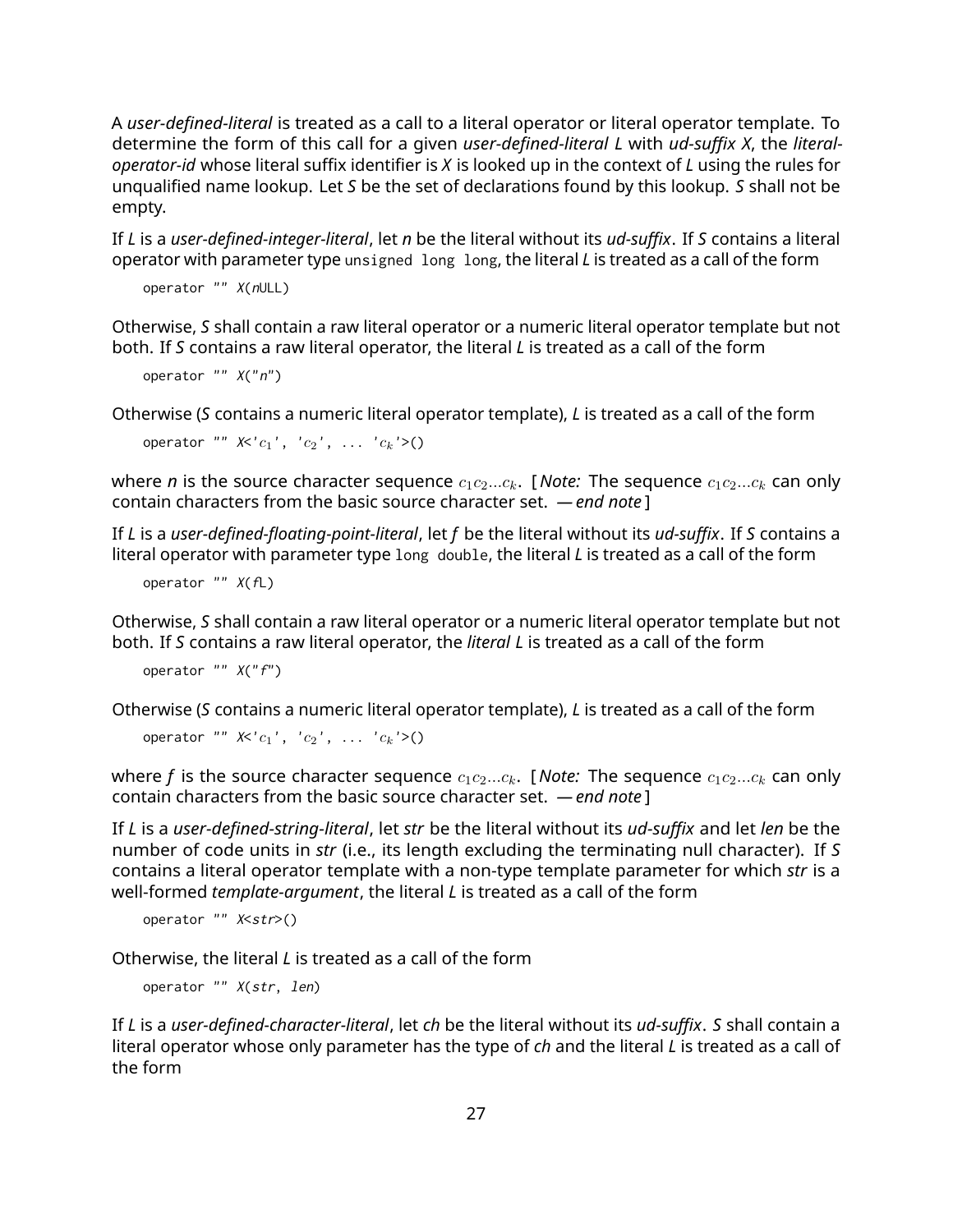```
operator "" X(ch)
```
### [ *Example:*

```
long double operator "" _w(long double);
std::string operator "" _w(const char16_t*, std::size_t);
unsigned operator "" _w(const char*);
int main() {
   1.2_w; // calls operator "" _w(1.2L)
   u"one"_{w}; // calls operator "" _w(u"one", 3)12_w; // calls operator "" _w("12")
   "two"_w; // error: no applicable literal operator
}
```

```
— end example ]
```
In translation phase 6, adjacent *string-literal* s are concatenated and *user-defined-string-literal*s are considered *string-literal* s for that purpose. During concatenation, *ud-suffix*es are removed and ignored and the concatenation process occurs as described in **??**. At the end of phase 6, if a *string-literal* is the result of a concatenation involving at least one *user-defined-string-literal*, all the participating *user-defined-string-literal*s shall have the same *ud-suffix* and that suffix is applied to the result of the concatenation.

[ *Example:*

```
int main() {
   L"A" "B" "C"_{X}; // OK: same as L"ABC"_{X}"P"_x "Q" "R"_y; // error: two different ud-suffixes
}
```
*— end example* ]

## **References**

- <span id="page-27-0"></span>[1] Beman Dawes. N3463: Portable program source files. <https://wg21.link/n3463>, 11 2012.
- <span id="page-27-5"></span>[2] James Kanze. CWG411: Use of universal-character-name in character versus string literals. <https://wg21.link/cwg411>, 4 2003.
- <span id="page-27-4"></span>[3] David Krauss. CWG1403: Universal-character-names in comments. [https://wg21.link/](https://wg21.link/cwg1403) [cwg1403](https://wg21.link/cwg1403), 10 2011.
- <span id="page-27-1"></span>[4] Mike Miller. CWG1332: Handling of invalid universal-character-names. [https://wg21.link/](https://wg21.link/cwg1332) [cwg1332](https://wg21.link/cwg1332), 6 2011.
- <span id="page-27-2"></span>[5] Mike Miller. CWG1655: Line endings in raw string literals. <https://wg21.link/cwg1655>, 4 2013.
- <span id="page-27-3"></span>[6] Johannes Schaub. CWG1335: Stringizing, extended characters, and universal-characternames. <https://wg21.link/cwg1335>, 7 2011.